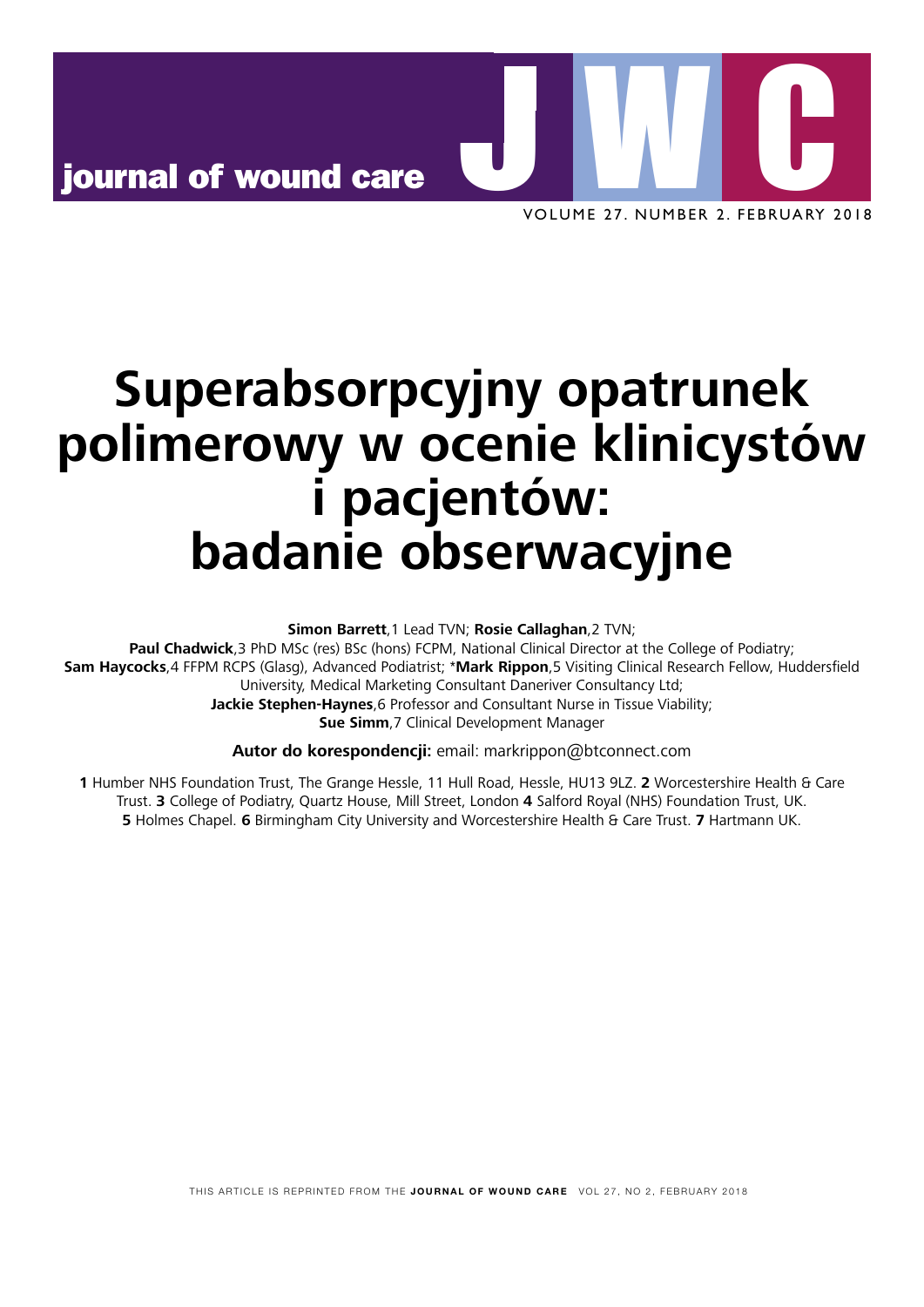#### exudate management. J Wound Care 2016; 25(8):452–462. https://doi. suneransr wiedand C, Titler P. Clinical efficiency of P. Clinical E. Clinical E. Clinical E dressings for treatment of heavily exuding chronic wounds. Chronic Wound Care Manage Res 2015; 2:101–1111. https://doi.org/10.2147/2:101–111. https://doi.org/10.2147/2147/2147/2 YO IIIN *J*ohnicion y woch 2013; 22(5):221–229. https://doi.org/ 10.12968/jowc.2013.22.5.221 padanie opserwacj 32 Managing BP. 'wet legs' in patients with chronic oedema. In: Skills for Practice: Management of Chronic Oedema in the Community. Superabsorpcyjny opatrunek hydropolismer dressing for exuding for exuding venous leg ulcers. J wound Care extension and Care extension and : KIIIIILVSLOW I DdL polimerowy w ocenie klinicystów i pacjentów: badanie obserwacyjne  $\overline{\mathbf{c}}$  bianchi T, Wolcott RD, Peghetti A et al. Recommendations for the theorem in the theorem in the theorem in the theorem in the theorem in the theorem in the theorem in the theorem in the theorem in the theorem i statement di provincia e Espainia. Anno 1982, est de la provincia e la provincia e la provincia e la provincia romu ma ocania klinia IVVVY VV ULLIIIL INIIIII a ohsarwacvina d owder rracyjne  $\mathbf{z}$ present. These conditions can generally be attributed to wctów i naciontów: contains many components, such as  $\mathbf{y}$

Cel: W otwartym, nieporównawczym badaniu wieloośrodkowym przeprowa- nia się ran, dzono ocenę superabsorpcyjnego opatrunku polimerowego (ang. superabsor- licy rany. Pro bent polymer – SAP), dedykowanego leczeniu ran z obecnością wysięku (od aneprzyczyniło J Material Medicines (1920); 22 (11):2583–2590. https://doi.org/<br>Doi.org/2011; 2012; 22(11):2583–2590. html umiarkowanego do dużego) u pacjentów z ranami o różnej etiologii. Głównym właściwoś celem badania była ocena możliwości i skuteczności opatrunku w przypadku i jego stosow jego aplikacji na rany z obecnością sączącego się płynu wysiękowego. **Teorowie wiewie wiewie wysiękowe**go. Zastanicza  $W_1 = \frac{2}{3}$ **Metoda:** W ramach przyjętego w badaniu schematu do oceny skuteczności z użyciem a opatrunków SAP (Zetuvit Plus\*) zakwalifikowano rany, jako wymagające bokazała, ż leczenia wysięku, zarówno rany ostre, jak i przewlekłe z obecnością wysięku wysięku, o  $\frac{1}{2}$ w stopniach od umiarkowanego do dużego. Oceny skuteczności leczenia opatrunkami SAP dokonano w czasie dwóch tygodni. Klinicyści odnotowy- zmian opa vitro. J Mater Sci Mater Med 2013; 24(10):2473–2478. https://doi.org/ wali swoją subiektywną ocenę leczenia wysięku oraz jego wpływu na stan wity dla 10 skóry w okolicy rany. Ponadto, w celu wykonania szerszej analizy efektów w odpowiedi stosowania badanego opatrunku monitorowano również zasady opraco-**with withoski:** 9 doi.org/ 10.1111/j.1067-1927.2005. wania łożyska rany, przebieg procesu gojenia oraz redukcję dolegliwości szonat tolerancją i bólowych. Od klinicystów i pacjentów zebrano dane dotyczące klinicznej w Wefekcie relations w skuteczności opatrunku. 1.1225.10026.00250.1112.11

Wyniki: Pod względem właściwości i skuteczności leczenia wysięku opatrunek SAP został oceniony jako "dobry"/"bardzo dobry" przez odpowiednio **Deklaracj**  $\frac{1}{201}$ ; 120( Opetrupels elementair du terminis isocialismus in 83% i 13%. Opatrunek okazał się skuteczny we wspomaganiu procesu goje- firmy Harti

Healthcare Ltd, 2017

va- nia się ran, zredukował uszkodzenia i przyczynił się do poprawy stanu skóry w oko- $\frac{1}{2}$  and  $\frac{1}{2}$ ;  $\frac{1}{2}$ ;  $\frac{1}{2}$ ;  $\frac{1}{2}$ ;  $\frac{1}{2}$ ;  $\frac{1}{2}$ ;  $\frac{1}{2}$ ;  $\frac{1}{2}$ ;  $\frac{1}{2}$ ;  $\frac{1}{2}$ ;  $\frac{1}{2}$ ;  $\frac{1}{2}$ ;  $\frac{1}{2}$ ;  $\frac{1}{2}$ ;  $\frac{1}{2}$ ;  $\frac{1}{2}$ ;  $\frac{1}{2}$ ;  $\frac{1}{2}$ ;  $\frac{1}{2}$ sor- licy rany. Ponadto zaobserwowano obniżenie się natężenia bólu, co w rezultacie d czyczyniło się do poprawy wyników leczenia pacjentów. W ocenie pacjentów, nym właściwości radzenia sobie opatrunku z wysiękiem, dobre dopasowanie i komfort Clinic for skin diseases Erfurter Str. 35, 07743 Jena Klinik für a jego stosowania pozwoliły im na powrót do niemal normalnego życia. Wszyscy uczestniczący w badaniu klinicyści zadeklarowali, że będą kontynuować leczenie ości z użyciem analizowanego opatrunku SAP. Analiza kosztów subpopulacji wyraźnie  $\frac{1}{2}$ pokazała, że w porównaniu z alternatywnymi (tradycyjnymi) metodami leczenia ku wysięku, opatrunek SAP wykazał niższy koszt leczenia. Obniżenie kosztów wynika z danych pokazujących, iż obniżyło się zarówno zużywanie produktu jak i częstość y- zmian opatrunków ( co wpływa na czas pracy opieki pielęgniarskiej). Kosz całkoleg ulcers measure wound pain status?: a pilot study. PLoS ONE 2016; n wity dla 10 pacjentów przed i podczas używania badanego opatrunku wyniósł odpowiednio £ 2491 i £ 1312, co daje oszczędność wysokości £ 1179 (47%). Wnioski: Superabsorpcyjny opatrunek polimerowy SAP wykazał się dobrą 2009; 5(2):63–66. tolerancją i okazał się skuteczny w leczeniu wysięku od umiarkowanego po duży. W efekcie wspomagał proces gojenia, ograniczył uszkodzenia skóry w okolicy rany, co w konsekwencji doprowadziło do redukcji dolegliwości bólowych. Ogólnie,  $\frac{1}{10}$  which is the first property in  $\frac{1}{100}$  contains  $\frac{1}{100}$ . u- opatrunek został wysoko oceniony zarówno przez klinicystów, jak i pacjentów. Deklaracja o braku konfliktu interesów: Badanie sfinansowane ze środków <sub>)</sub>je- firmy Hartmann.  $T$ 

#### $H<sub>1</sub>$ 28 Royal Precincing College of Nursing of proteases on the chronic wound environment. Int J Low Extrem rany przewlekłe • leczenie wysięku • superabsorpcyjny opatrunek na rany • Zetuvit Plus less expensive. The reduction in costs arises from data

(accessed 30 January 2018) procesu gojenia ran i ma swoje następ- nim absorbed post-debride post-debrident blood. Perfectus Panel absorbed post-debride post-debride post-debridement blood. Perfectus Panel absorbed post-debride post-debride post-debride post-debride post-debride post-debride **Laboratories, Scitter Daresbury, Scitter Daresbury, Cheshire, Cheshire, ADAD** 51e ran ostrych, jak i przewlekłych.<sup>1</sup> W przypadku ostrych ran wysięk jest doz Wasięk z rany jest istotną składową<br>
procesu gojenia ran i ma swoje nastę<br>
stwa zarówno w przypadku gojenia<br>
W przypadku ostrych ran wysięk jest<br>
M przypadku ostrych ran wysięk jest<br>
dzia wielo elementów które wronowania p dzie wiele elementów, które wspomagają proces gojenia.<sup>2,3</sup> ane wire ciententow, także wopontagcy, proces goychan.<br>Natomiast w przypadku ran przewlekłych, płyn wysiękowy zawiera składniki szkodliwe i zagrażające procesowi gojenia się rany, np. wysoki poziom metaloproteinaz macierzy pozakomórkowej (MMP), które w wyniku swojego działania mogą prowadzić do destrukcji tkanek. $^{\rm 4-8}$ absorb wound exudate of varying viscosities, which ysięk z rany jest istotną składową ratomiast w przyj 31 Pany, mp. wysoki poziom metaloprotemaz maeler

zezenie wysięku jest zatem ważnym aspektem leczenia ran, a w szczególności ran przewlekłych (Tabela 1). Prowa-LECZETHE WYSIĘKU JEST ZATETH WAZHYTH ASPEKTENI IECZE gelatinase-associated lipocalin. Wound Repair Regen 2013; 21(3):395–

**Simon Barrett**,<sup>1</sup> Lead TVN; **Rosie Callaghan**,<sup>2</sup> TVN; **Paul Chadwick**,<sup>3</sup> PhD MSc (res) **Simon Barrett,**' Lead TVN; **Rosie Callaghan,**? TVN; **Paul Chadwick,**3 PhD MSc (res)<br>BSc (hons) FCPM, National Clinical Director at the College of Podiatry; **Sam Haycocks,**4 FFPM RCPS (Glasg), Advanced Podiatrist; \*Mark Rippon,<sup>5</sup> Visiting Clinical Research Fellow, **Jackie Stephen-Haynes**,<sup>6</sup> Professor and Consultant Nurse in Tissue Viability; Sue Simm,<sup>7</sup> Huddersfield University, Medical Marketing Consultant Daneriver Consultancy Ltd; Clinical Development Manager

Autor do korespondencji - email: markrippon@btconnect.com

1 Humber NHS Foundation Trust, The Grange Hessle, 11 Hull Road, Hessle, HU13 9LZ. 2 Worcestershire Health & Care Trust. **3** College of Podiatry, Quartz House, Mill Street, London 4 Salford Royal (NHS) Foundation Trust, UK. 5 Holmes Chapel. 6 Birmingham City University and Worcestershire Health & Care Trust. **7** Hartmann UK.

składową dzenie skutecznej kontroli wysięku potrzebne jest, by zmi- $\alpha$  swoje hastęp  $\alpha$  m. Thomas which  $\alpha$  is equal to  $\alpha$ . dku gojenia <sup>takiej</sup> kontroli wpływa negatywnie.<sup>9</sup> Do takich negatywnych ewlekłych.<sup>1</sup> skutków należą uszkodzenia skóry wokół rany oraz silniejsze nimalizować te aspekty jakości życia pacjenta, na które brak doznania bólowe.10 Wykazano, że zastosowanie opatrunków dedykowanych skutecznemu leczeniu wysięku z rany znacząco skraca czas potrzebny do jej wygojenia, zmniejsza częstość zmian opatrunków i ogranicza czas potrzebnej opieki pielęgniarskiej.<sup>11</sup> Skuteczne postępowanie z płynem wysiękowym jest ważną cechą "opatrunku idealnego".<sup>12</sup> Zaletą opatrunków o wysokiej absorpcji i retencji płynu jest możliwość pozostawienia opatrunku na ranie przez dłuższy czas, co zmniejsza ilość zmian opatrunków, na które są narażeni pacjenci.<sup>13</sup> nosc ziman opaŭ unikovi, na kiore są narazem pacjenci.

Głównym zamysłem opracowania superabsorpcyjnych opatrunków polimerowych było zwiększenie ich skuteczności pod względem absorpcji płynu wysiękowego w porównaniu z opatrunkami standardowymi, takimi jak opatrunki piankowe.<sup>14,15</sup> Oceniane tu opatrunki o wysokiej chłonności zostały opracowane z przeznaczeniem do ran o różnej etiologii i o różnym stopniu wysięku, od umiarkowanego do dużego. Poprzez skuteczne wchłanianie wysięku można uzyskać takie efekty jak obniżenie ryzyka przenikania wydzieliny na zewnątrz oraz maceracji skóry.<sup>17</sup> W ostatnich latach pojawiło się coraz więcej opatrunków zawierających w swoim składzie superabsorpcyjne polimery, dające nowy potencjał silnych właściwości absorpcyjnych.14,18 W zależności od fizycznej pod względem absorp w. Cerman tu opairunu o wysome emonio 1 Optice skuleezhe werhannanne wysięku mozna uzyska się coraz więcej opatrulików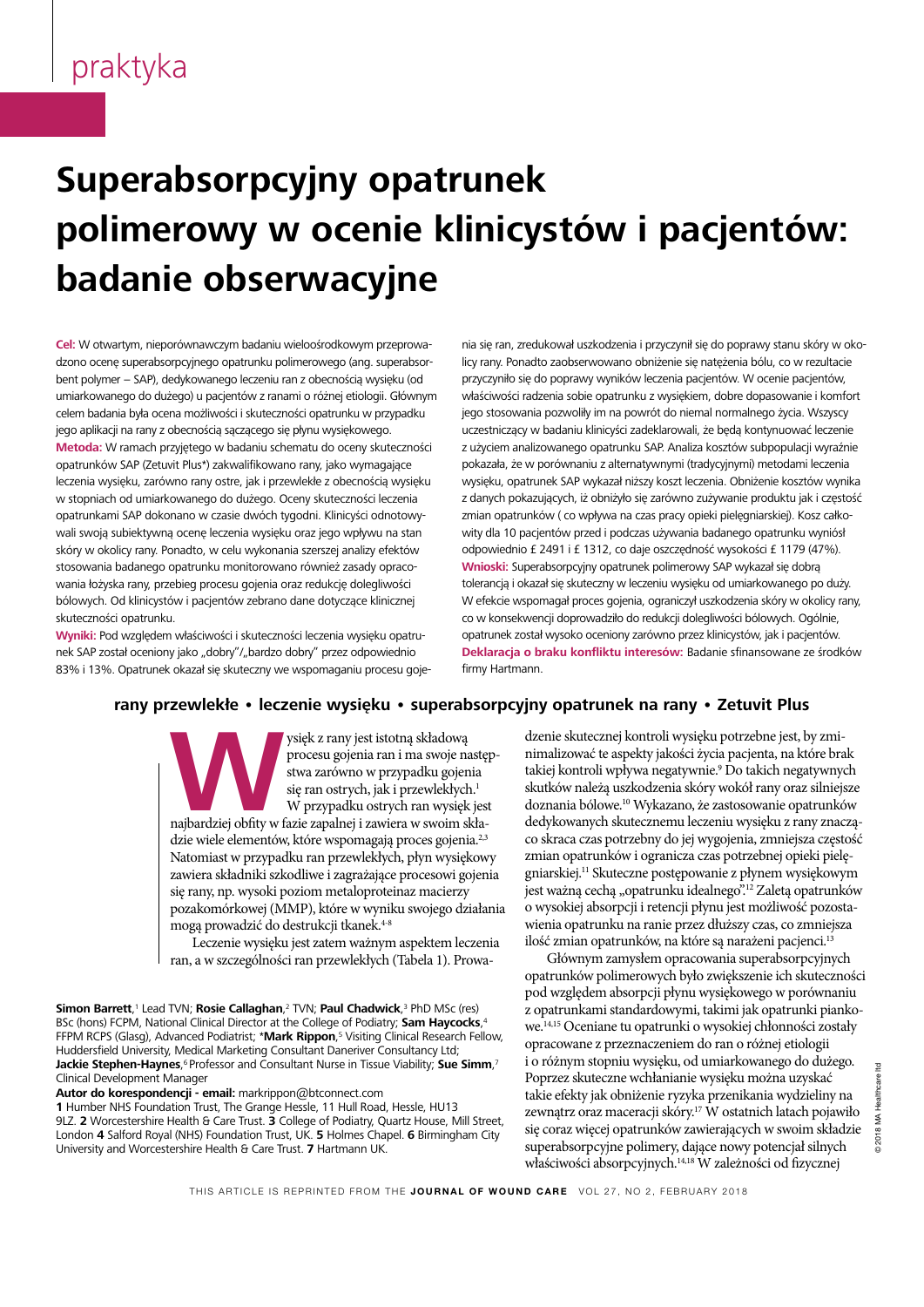- miękka, nietekstylna warstwa, która pozostaje w bezpo- $\frac{2}{3}$ średnim kontakcie z raną;
- $\bullet$  cienka dyfuzyjna warstwa celulozy (która szybko prze $m$  $\alpha$ za wydzieline do chłonnego środka); puszcza wydzielinę do chłonnego środka);<br>...
- superabsorpcyjny rdzeń wykonany z włókien celulozowych zmieszanych z SAP (zdolny do szybkiego wchłaniadoi.org/ 10.11111/j.1067-1928. nia i zatrzymywania płynu wysiękowego);
- zielona, hydrofobowa warstwa zewnętrzna, impregnowana i przepuszczająca powietrze (ma zadanie zabezpieczyć  $\frac{1}{1}$  1  $\frac{1}{1}$ przed zabrudzeniem przez potencjalny wyciek oraz przed zabrudzeniem rany).

#### $\mathcal{C}$ ollege of Nursing (RCN) nhs pay scales 2017–18 https:// **Cel**

## 31 Whayman N. The causes and treatment of wet weeping legs. Wound **Metody**

### Zgoda komisji etycznej

### Projekt badania

#### Tabela 1. Konsekwencje nieprawidłowego postępowania przy leczeniu wysieku

| i chemicznej budowy polimeru, jego potencjał absorpcyjny                                                                                                                                                                                                                                                                                                                                                                                                                                                                                                      | Tabela 1. Konsekwencje nieprawidłowego postępowania przy leczeniu wysięku                                                                                                                                                                                                                                                                                             |                         |                                                                                                                                          |                                       |
|---------------------------------------------------------------------------------------------------------------------------------------------------------------------------------------------------------------------------------------------------------------------------------------------------------------------------------------------------------------------------------------------------------------------------------------------------------------------------------------------------------------------------------------------------------------|-----------------------------------------------------------------------------------------------------------------------------------------------------------------------------------------------------------------------------------------------------------------------------------------------------------------------------------------------------------------------|-------------------------|------------------------------------------------------------------------------------------------------------------------------------------|---------------------------------------|
| i retencyjny może znacznie różnić się, a połączenie z innymi                                                                                                                                                                                                                                                                                                                                                                                                                                                                                                  | Skutki kliniczne                                                                                                                                                                                                                                                                                                                                                      |                         | Późniejsze skutki kliniczne dla pacjenta                                                                                                 |                                       |
| materiałami, np. celulozą, może umożliwić modyfikację jego<br>możliwości. <sup>14</sup> Wykazano także, że SAP posiadają dodatko-                                                                                                                                                                                                                                                                                                                                                                                                                             | Wyciek płynu wysiękowego, a w konse-<br>kwencji zabrudzenia odzieży, mebli itp.                                                                                                                                                                                                                                                                                       |                         | Konieczność częstej zmiany odzieży i/lub<br>prania itp.                                                                                  |                                       |
| we cechy wspomagające proces gojenia, do których należą<br>zdolność obniżenia biologicznego obciążenia rany <sup>19-22</sup> oraz<br>modulowania proteazy enzymu powodującego degradację                                                                                                                                                                                                                                                                                                                                                                      | Nieprzyjemny zapach lub przeciekanie<br>wysięku                                                                                                                                                                                                                                                                                                                       |                         | Problemy powodujące poczucie zażenowania<br>pacjenta, opiekuna/rodziny, potencjalne prowa-<br>dzące do i wykluczenia z życia społecznego |                                       |
| białek i reaktywnych form tlenu (ROS). <sup>17, 20, 23</sup> Podwyższony<br>poziom proteinaz i ROS w środowisku rany owrzodzeniowej                                                                                                                                                                                                                                                                                                                                                                                                                           | Uszkodzenia skóry w okolicach rany                                                                                                                                                                                                                                                                                                                                    |                         | Maceracja i otarcia skóry mogące prowadzić do<br>miejscowej infekcji i innych opisanych tu powikłań                                      |                                       |
| jest potencjalnie niszczący dla samej rany i skóry ją okalającej,<br>jeśli nie jest skutecznie kontrolowany. <sup>24,25</sup> Wyeliminowanie                                                                                                                                                                                                                                                                                                                                                                                                                  | Ból i dyskomfort pacjenta spowodowany<br>powyższymi problemami                                                                                                                                                                                                                                                                                                        |                         | Problemy związane z jakością życia pacjenta                                                                                              |                                       |
| i sekwestrowanie nadmiernego wysięku wspomaga proces<br>gojenia, zapobiegając uszkodzeniom tkanek wywołanym pod-<br>wyższonym poziomem powyżej wymienionych szkodliwych<br>składowych. <sup>16</sup>                                                                                                                                                                                                                                                                                                                                                          | Nadmierny wysięk z ran przewlekłych<br>Uszkodzenia tkanek mogące powodować ból<br>zawierający szkodliwe czynniki biologicz-<br>i dyskomfort, a także opóźniające proces gojenia<br>ne takie jak metaloproteinazy macierzy<br>pozakomórkowej (MMP)                                                                                                                     |                         |                                                                                                                                          |                                       |
| Nowy superabsorpcyjny opatrunek polimerowy SAP Ze-<br>tuvit Plus* stosowany jest na silnie sączące rany. Płat opatrun-                                                                                                                                                                                                                                                                                                                                                                                                                                        | Uwaga: większość z wyżej wymienionych powikłań w wyniku nieprawidłowego postępowania w leczeniu<br>wysięku powoduje wzrost kosztów                                                                                                                                                                                                                                    |                         |                                                                                                                                          |                                       |
| ku składa się z zespolonych ze sobą czterech następujących<br>warstw:                                                                                                                                                                                                                                                                                                                                                                                                                                                                                         | Tabela 1. Kryteria włączenia i wykluczenia                                                                                                                                                                                                                                                                                                                            |                         |                                                                                                                                          |                                       |
| miękka, nietekstylna warstwa, która pozostaje w bezpo-<br>$\bullet$                                                                                                                                                                                                                                                                                                                                                                                                                                                                                           | Kryteria włączenia                                                                                                                                                                                                                                                                                                                                                    | Kryteria wykluczenia    |                                                                                                                                          |                                       |
| średnim kontakcie z raną;<br>cienka dyfuzyjna warstwa celulozy (która szybko prze-<br>$\bullet$<br>puszcza wydzielinę do chłonnego środka);                                                                                                                                                                                                                                                                                                                                                                                                                   | Wiek >18 lat                                                                                                                                                                                                                                                                                                                                                          |                         | Rozpoznane uczulenie/wrażliwość<br>na którykolwiek z elementów<br>składowych badanego opatrunku                                          |                                       |
| superabsorpcyjny rdzeń wykonany z włókien celulozo-<br>$\bullet$                                                                                                                                                                                                                                                                                                                                                                                                                                                                                              | Świadoma zgoda pacjenta                                                                                                                                                                                                                                                                                                                                               | protokołu badania       | Problemy z dostosowaniem się do                                                                                                          |                                       |
| wych zmieszanych z SAP (zdolny do szybkiego wchłania-<br>nia i zatrzymywania płynu wysiękowego);<br>zielona, hydrofobowa warstwa zewnętrzna, impregnowana<br>$\bullet$<br>i przepuszczająca powietrze (ma zadanie zabezpieczyć                                                                                                                                                                                                                                                                                                                                | Jakiekolwiek rany<br>o z wysiękiem w stopniach<br>od umiarkowanego do duże-<br>go wymagające leczenia                                                                                                                                                                                                                                                                 | ca na przebieg leczenia | Poważna choroba współistniejąca<br>oceniona jako potencjalnie wpływają-                                                                  |                                       |
| przed zabrudzeniem przez potencjalny wyciek oraz przed<br>zabrudzeniem rany).<br>Opatrunek może być także stosowany w trakcie terapii<br>uciskowej.                                                                                                                                                                                                                                                                                                                                                                                                           | Punkty końcowe badania<br>Podstawowym celem badania była ocena potencjału<br>opatrunku SAP w leczeniu wysięku i ocena jego wpływu                                                                                                                                                                                                                                     |                         |                                                                                                                                          |                                       |
| <b>Cel</b><br>Celem badania była analiza skuteczności superabsorpcyj-<br>nego opatrunku polimerowego w leczeniu wysięku w stopniach<br>od umiarkowanego do dużego, w ranach o różnej etiologii.                                                                                                                                                                                                                                                                                                                                                               | na skórę w okolicy rany w odniesieniu do uszkodzeń skóry<br>wywoływanych przez płyn wysiękowy. Badanie w szczegól-<br>ności koncentrowało się na ranach z wysiękiem w stopniach<br>od umiarkowanego do dużego. Ponadto, płyn wysiękowy<br>w badanych ranach różnił się pod względem rodzaju i lep-                                                                    |                         |                                                                                                                                          |                                       |
| <b>Metody</b><br>Zgoda komisji etycznej<br>Uznano, że zgoda komisji etycznej nie jest wymagana,<br>ponieważ opatrunek SAP jest produktem oznaczonym<br>znakiem CE i używanym zgodnie z zaleceniem producenta,                                                                                                                                                                                                                                                                                                                                                 | kości, reprezentując szeroki zakres problemów związanych<br>z wysiękiem, jakie były obserwowane w klinice. Dodatkowe<br>cele objęły ocenę zdolności opatrunku do wspomagania<br>opracowywania łożyska rany i poprawy stanu rany. Oceniano<br>też jak sprawdzał się opatrunek w leczeniu szerokiego spek-<br>trum rodzajów i stanu ran, jakie były poddane leczeniu.   |                         |                                                                                                                                          |                                       |
| a pacjenci nie byli leczeni w inny sposób niż założony w przy-<br>jętym w badaniu schemacie leczenia. Badanie prowadzono<br>zgodnie z zasadami zawartymi w Deklaracji Helsińskiej <sup>26</sup> oraz<br>obowiązującymi wymogami regulacyjnymi. Udział pacjentów<br>w badaniu był dobrowolny, wszyscy uczestnicy badania zostali<br>poinformowani o jego szczegółach i podpisali świadomą zgodę<br>na późniejsze wykorzystanie danych dla potrzeb edukacyjnych<br>i komercyjnych. Wszystkim pacjentom przysługiwało prawo<br>odmowy w uczestnictwie w badaniu. | Włączenie i wykluczenie pacjentów<br>Kryteria włączenia i wykluczenia zostały przedstawione<br>w Tabeli 2. Kryterium włączającym do badania na podstawie<br>analizy klinicznej był dobór pacjentów z ranami sączącymi<br>z wysiękiem od umiarkowanego do dużego, które wymagały<br>zastosowania odpowiedniego opatrunku w celu leczenia<br>wysięku.                   |                         |                                                                                                                                          |                                       |
| Projekt badania<br>re Itd<br>Badanie zostało zaprojektowane jako wieloośrodkowe<br>badanie otwarte, nieporównawcze. Do badania włączono<br>pacjentów ambulatoryjnych i/lub hospitalizowanych.                                                                                                                                                                                                                                                                                                                                                                 | Procedura testu i ocena opatrunku<br>Każdy pacjent leczony był zgodnie z procedurami miej-<br>scowej kliniki i oceniany w trakcie leczenia przez 2 tygodnie<br>lub przez okres, w którym nastąpiły minimum cztery zmiany<br>opatrunku. Wszystkie opatrunki stosowano zgodnie z zalece-<br>niami producenta i indywidualnymi klinicznymi zaleceniami<br>dla pacientów. |                         |                                                                                                                                          | * W innych krajach<br>RespoSorb Super |

#### polymer dressing: a 53-patient clinical evaluation. J Wound Care 2009; The Santa Care 2009; The 200 Tabela 1. Kryteria włączenia i wykluczenia

| Kryteria włączenia                                                                                    | Kryteria wykluczenia                                                                               |
|-------------------------------------------------------------------------------------------------------|----------------------------------------------------------------------------------------------------|
| Wiek $>18$ lat                                                                                        | Rozpoznane uczulenie/wrażliwość<br>na którykolwiek z elementów<br>składowych badanego opatrunku    |
| Świadoma zgoda pacjenta                                                                               | Problemy z dostosowaniem się do<br>protokołu badania                                               |
| Jakiekolwiek rany<br>o z wysiękiem w stopniach<br>od umiarkowanego do duże-<br>go wymagające leczenia | Poważna choroba współistniejąca<br>oceniona jako potencjalnie wpływają-<br>ca na przebieg leczenia |
| .                                                                                                     |                                                                                                    |

#### Punkty końcowe badania

#### Włączenie i wykluczenie pacjentów

#### Procedura testu i ocena opatrunku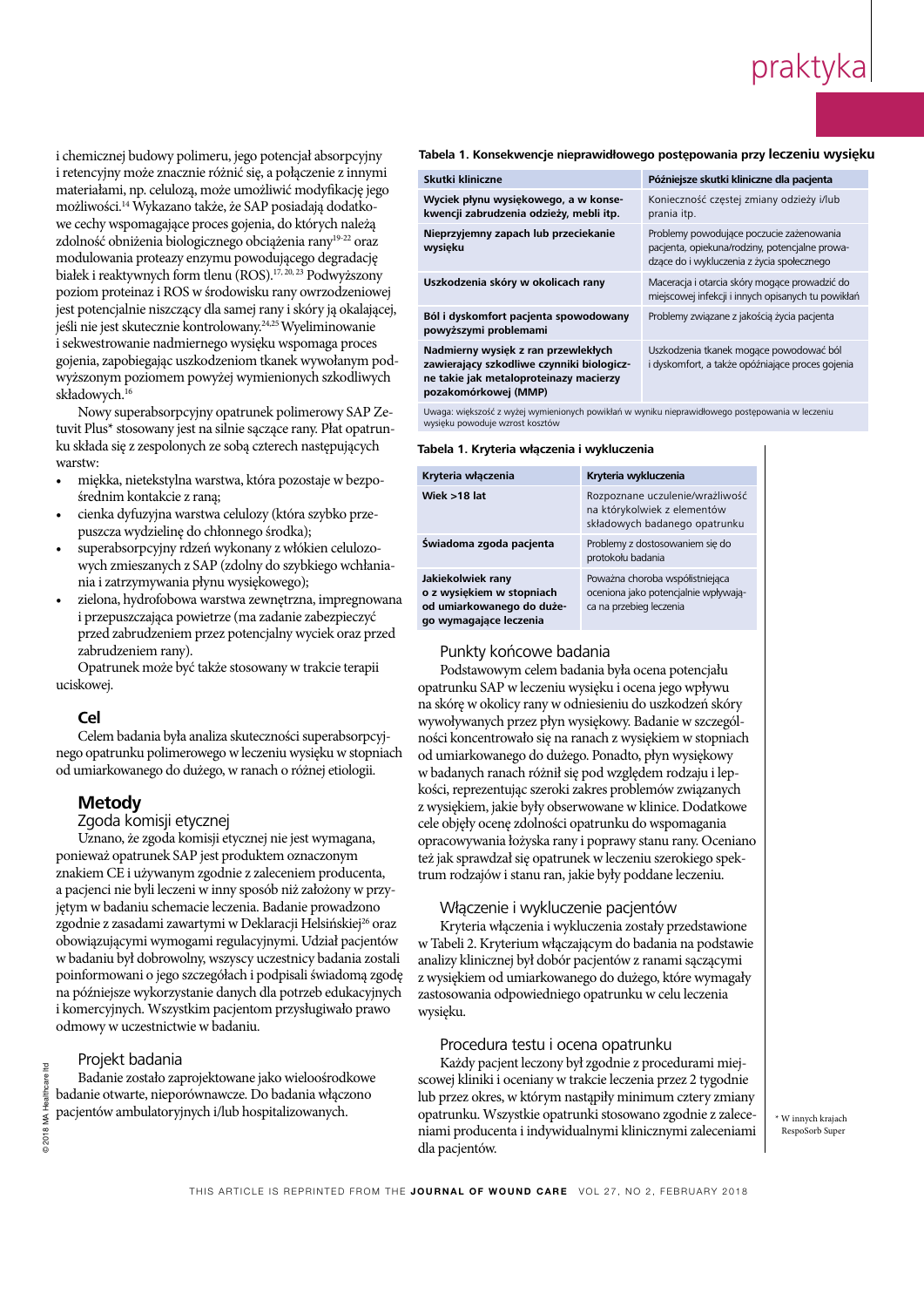#### Tabela 3. Charakterystyka pacjentów biorących udział w badaniu

|           | Liczba pacjentów                      | Średni wiek ± odchylenie<br>standardowe | Czas występowania rany | zebranych od wszystkich pacjentów,<br>a zmiany powierzchni rany obliczor<br>rem wyjściowym pacjenta (tzn. pow<br>badania została określona jako "1"). |
|-----------|---------------------------------------|-----------------------------------------|------------------------|-------------------------------------------------------------------------------------------------------------------------------------------------------|
| meżczyźni | 18                                    | 74.71±15.47 lat                         | Od tygodni do lat      |                                                                                                                                                       |
| kobiety   | 32                                    | 78.00±14.78 lat                         |                        |                                                                                                                                                       |
|           | Całkowita liczba ocenionych ran - 312 |                                         |                        | Analiza kosztów leczenia                                                                                                                              |

18 Ousey K, Atkin L, White R. Superabsorbent wound dressings: a

Healthcare Ltd, 2017

Healthcare Ltd, 2017

Pacjentów oceniano na wstępie badania, a następnie | podczas kolejnych zmian opatrunków. Na wstępie badania  $\parallel$  zebrano następujące informacje: charakterystyka pacjenta,  $\frac{1}{2}$  stan rany (łożysko rany, stan okolic ran | Zebrano także wywiad zawierający przebieg wcześniej przebytego leczenia ran, medyczne i chirurgiczne zda- $1<sup>10</sup>$ rzenia, towarzyszącą farmakoterapię (w tym stosowanie | antybiotyków). Przy każdej kolejnej zmianie opatrunku przeprowadzano subiektywną ocenę i na opracowanym  $\parallel$  na potrzeby badania formularzu odnotowano ocenione zmienne takie jak: **Zmienne** takie jak: zostane mies<sub>t</sub>ratyce misseninej e minimali popula<sub>r</sub> ratycem, ktera<br>stan rany (łożysko rany, stan okolic rany, poziom wysięku). 1110 j

- $\mathcal{L} = \left\{ \begin{array}{c} 2 & 0 & 0 \\ 0 & 2 & 0 \\ 0 & 0 & 1 \end{array} \right.$  $\bullet$  poziom wysięku w obrębie rany ("wysoki", "umiarkowany" lub "niski"), opis płynu wysiękowego ("czysty", "żółto-zielony", "brązowy/krwawy", "inny") oraz lepkość 10.1007/s10856-013-4990-6 ("wysoka", "umiarkowana" lub "niska") a także potrzebę w walkowity k iego leczenia, https://with dressing change frequency before the state frequency before the state frequency before the state frequency before the state frequency before the state frequency before the state frequency before
- doi.org/ 10.1111/j.1067-1927.2005.00065.x  $\sum_{n=1}^{\infty}$  Powoci  $\sum_{n=1}^{\infty}$  Chen Williams in the chronic legion wysięku ("zmiana zgodna z planem", "przeciekanie pacjentów. opatrunku", "usunięcie opatrunku gdyż nie nadawał się  $\frac{1}{1}$ do dalszego użycia ", "osiągnięte maksimum możliwości statystyka absorbcyjnej opatrunku", "wymagana inspekcja rany", " nietrzymanie się opatrunku"), • powody zmiany opatrunku związane z leczeniem
- $\quad \bullet \quad$  wpływ wysięku na stan skóry w okolicach rany ("zdrorowana", "mocno nawilżona"), wa", "egzema", "obtarta", "sucha", "stan zapalny", "zmace-
- (accessed 30 January 2018) (długość i szerokość), wygląd łożyska rany (% ponownego naskórkowania, % ziarninowania, % martwicy, % tkanki martwiczej rozpływnej),  $\bullet$  wskaźniki gojenia się rany związane z jej rozmiarem
- poziom bakteryjnego zakażenia rany ("zainfekowana", ku g "krytycznie skolonizowana florą bakteryjną"),
	- · poziom bólu przed i po zastosowaniu opatrunku, oceniony wizualną skalą analogową (VAS), mony wizuam
	- zdarzenia niepożądane (ang. adverse events AE) związane z np. raną ("stan zapalny", "infekcja"), znaczne pozane z n<sub>p</sub> ran<sub>g</sub> ("soan zapam"), "shakariga"), "hakazine pe fekcja", "znaczne pogorszenie", "egzema", "róża", "erozja", "podrażnienie", "maceracja", "pęcherze", "owrzodzenie") lub jakiekolwiek skutki szkodliwe dla pacjenta. 4 Serra R, Buffone G, Falcone D et al. Chronic venous leg ulcers are

W ostatniej fazie oceny wypełniano formularz zawierający streszczenie oceny leczenia każdego pacjenta biorącego udział w badaniu. Streszczenie było sporządzane przez pielęgniarkę lub starszego badacza klinicznego w celu uzyskania odpowiedzi na pytanie czy osiągnięto założone cele kliniczne, a także w celu ogólnej oceny opatrunku z perspektywy zarówno pacjenta, jak i klinicysty. Opinie obu stron, klinicystów i pacjentów, zostały odnotowane w dokumentacji badania. jący streszczenie oceny ieczenia kazuego pacje Reflective questions  $\sum_{i=1}^{\text{min}}$  $\alpha$  Matania.

Postęp procesu gojenia oceniono, obliczając powierzchnię rany w każdym punkcie oceny. W celu ułatwienia managing exudate.

the start of the start of the start of the start of the start of the start of the start of the start of the st  $\frac{1}{2}$ zebranych od wszystkich pacjentów, dane znormalizowano,<br> a zmiany powierzchni rany obliczono, zestawiając ją z pomia-**133 Schulze Harles Harles Hilane C, Charles H et al. Europe and interesence and intimate contact of wound exudate contact of wound external versus presence and interesence and interesence and interesence and interesence a** hydropolymer dressing badania została określona jako "1").

## Analiza kosztów leczenia

 $\sigma$   $\sim$   $\sigma$   $\sim$   $\sigma$   $\sim$   $\sigma$ . Recommendations for the second Z grupy badanej wyłoniono losowo 10 pacjentów. a, a następnie Przeprowadzono retrospektywną analizę opisów każdego wstępie badania – przypadku wybranej subpopulacji w celu wyłonienia i odnovstyka pacjenta, towania prowadzonego leczenia w ciągu 2 tygodni bezpośredoziom wysięku). nio przed, a następnie przez dwa tygodnie w trakcie trwania g wcześniej leczenia z zastosowaniem opatrunku SAP. Do każdego leczegiczne zda-nia przydzielono koszty, opierając się na danych zawartych m stosowanie w następujących źródłach:

- ie opatrunku Produkty do leczenia ran: Wound Care Handbook polymer dressing: a 53-patient clinical evaluation. J Wound Care 2009; 2017-201827(przewodnik wyboru produktu);
- no ocenione · Czas opieki pielęgniarskiej: Royal College of Nursing,  $\frac{620}{\text{N}} \cdot \frac{620}{\text{N}} \cdot \frac{620}{\text{N}} \cdot \frac{620}{\text{N}} \cdot \frac{620}{\text{N}} \cdot \frac{620}{\text{N}} \cdot \frac{1}{\text{N}}$ Skala Płac Publicznej Służby Zdrowia Wielkiej Brytanii i", "umiarko- $2017$ -2018, ważna od 1 kwietnia<sup>28</sup>;
- ego ("czysty", e Farmaceutyki: Dermatology Handbook 2017-2018.<sup>29</sup> leg ulcers measure wound pain status?: a pilot study. PLoS ONE 2016; y") oraz lepkość Przeprowadzono obliczenia dla takich parametrów jak:  $\bullet$  całkowity koszt na pacjenta,
	-
- różnice w kosztach leczenia, exteriem • całkowita suma zaoszczędzona na grupie dziesięciu pacjentów.

## Statystyka **found they were able to resume a semi-**

managing and preventing skin maceration: a rapid review of the clinical spekcja rany", "W analizie statystycznej ujęto wszystkie osoby, które h rany ("zdro- styczne danych obejmujących wartości średnie, odchylenia  $\overline{p}$  proteins on the chronic wound environment. Intervention  $\overline{p}$ palny", "zmace- standardowe (SD) lub linie trendu, w razie potrzeby używając pakietu oprogramowania XL. ukończyły badanie. Przeprowadzono opisowe analizy staty-

## Czas trwania badania:

 $\frac{1}{2}$  ( $\frac{1}{2}$  Ponon D, Thompson P et al. Observations of al. Observations of  $\frac{1}{2}$ % martwicy, % Na potrzeby procesu rekrutacji grupy 50 pacjentów, przyjęto 6-miesięczny okres badania (lub krótszy, w przypadku gdy rekrutacja założonej liczby pacjentów zakończy się wcześniej). Oceny przeprowadzano zgodnie z przyjętym schematem zmian opatrunków według wymogów klinicznych. Każdego pacjenta oceniano przez okres dwóch tygodni lub przez okres, w którym dokonano czterech zmian opatrunków.

#### tissues derived from chronic venous leg ulcers. Wound Repair Regentles and Repair Regentles and Repair Repair Re 2009; 17(6):832–839. https://doi.org/ 10.1111/j.1524-475X.2009.00547.x

#### Epidemiologia **Dividentialis UK Best Practice Statement.** Effective Statement

Analizie poddano 50 pacjentów/ran oraz 312 indywidualnie przeprowadzonych ocen zawierających dane zebrane w trakcie realizacji badania. Charakterystyka populacji badanych pacjentów została przedstawiona w Tabeli 3. Ocenie poddano rany o różnej etiologii, z przewagą takich ran przewlekłych jak: **wiekłych jak:** Adv Wound Care (New York)  $\frac{1}{2}$  statistical political of  $\frac{1}{2}$  of  $\frac{1}{2}$   $\frac{1}{2}$   $\frac{1}{2}$   $\frac{1}{2}$   $\frac{1}{2}$   $\frac{1}{2}$   $\frac{1}{2}$   $\frac{1}{2}$   $\frac{1}{2}$   $\frac{1}{2}$   $\frac{1}{2}$   $\frac{1}{2}$   $\frac{1}{2}$   $\frac{1}{2}$   $\frac{1}{2}$   $\frac{1}{2}$   $\frac{1}{2}$   $\frac$ badanyen pacjentów zt

- *żylne owrzodzenie kończyn (ang. Venous Leg Ulcer*  $VLU$ ) – 29%, • zyme owrzoazenie konczyn (ang. Venous Leg (
- odleżyny (ang. Pressure Ulcers PU) 22%,  $\bullet$  odiczyny (ang. Fressure Orces TO)  $22/0$ ,
- owrzodzenia o podłożu stopy cukrzycowej (ang. Diabetic Foot Ulcer –  $DFU$ ) –  $8\%$ .

Intensywność, typ i lepkość wysięku zaobserwowane w każdej badanej ranie i w każdym z badanych momen-1111ensywnose, typ i iepro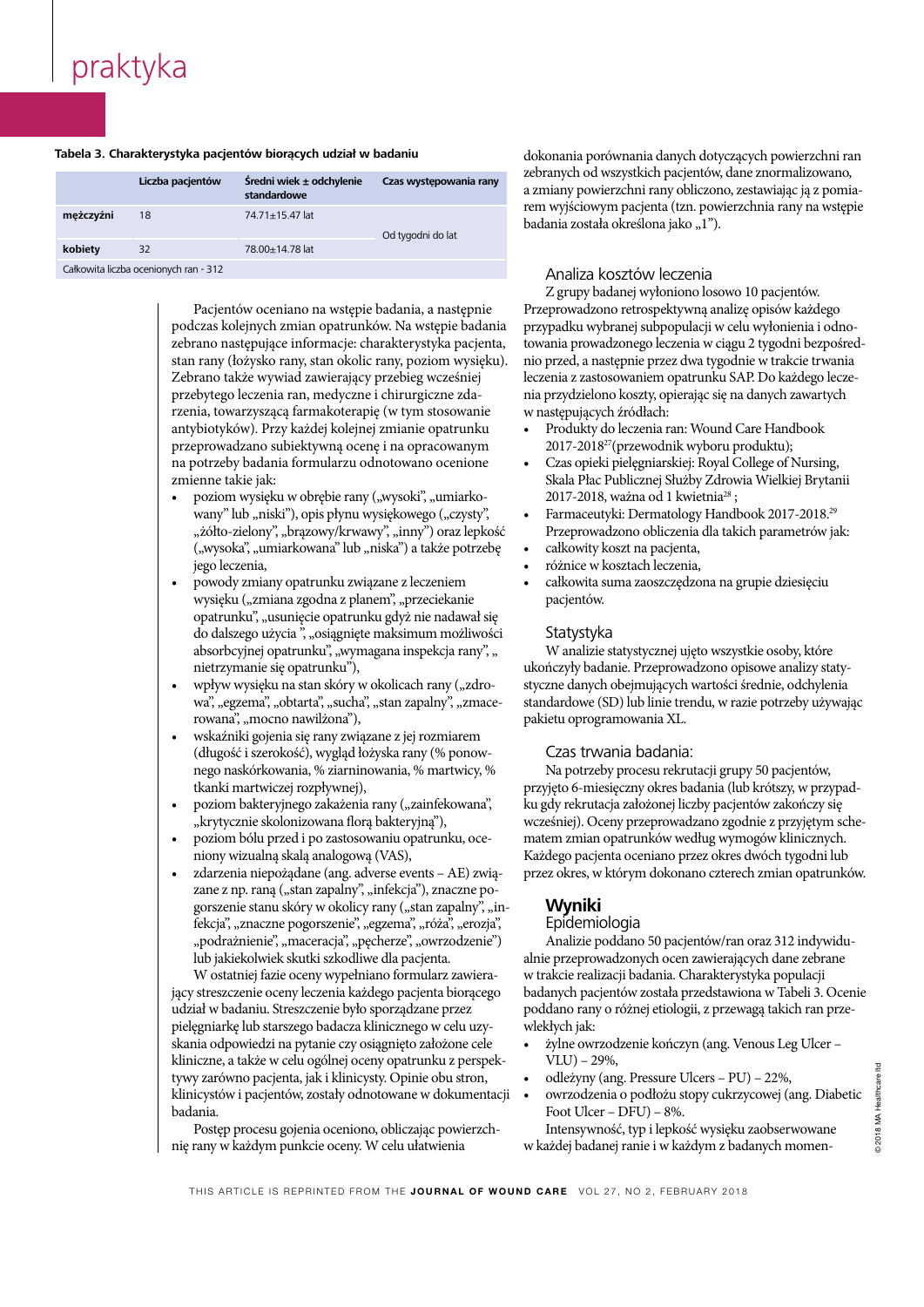tów stworzyły szerokie spektrum rodzajów wysięku. Wysoki  $\frac{1}{2}$ odsetek badanych ran sączących oceniony został na poziomach "silnie" (35%) i "umiarkowanie" sączące (59%).

#### $M_{\text{C}}$ Wcześniejsze terapie

Przed włączeniem do grupy badanej, w celu leczenia ran u pacjentów stosowane były różnorodne opatrunki. Do najczępacjemow stosowane opij roznorodne oparama, Bo na ściej stosowanych należały opatrunki z następujących czterech kategorii: piankowe (24%), przeciwdrobnoustrojowe (21%), alginianowe (13%) oraz żelowe (13%).

#### Leczenie wysięku

Pod względem skuteczności i działania opatrunku w leczeniu wszystkich rodzajów i poziomów wysięku, z jakimi się zetknięto, klinicyści ocenili opatrunek SAP jako "bardzo dobry"  $\frac{1}{2}$ (83%) lub "dobry" (13%). Wszyscy uczestniczący w badaniu klinicyści zadeklarowali, że będą kontynuować stosowanie  $\text{normal}_{\text{rel}}(3,0)$ opatrunku SAP (Ryc. 1).

#### Powody zmian opatrunków

 $\sum_{i=1}^{n}$ Na Ryc. 2 przedstawiono całkowitą liczbę obserwacji przeprowadzonych podczas zmian opatrunku wykonywanych przez inicystów, Cłówną odnotowawaną obserwacią kliniczną b klinicystów. Główną odnotowywaną obserwacją kliniczną była "zmiana opatrunku" jako część planowego schematu leczenia, po której następowała obserwacja "usunięcie opatrunku jako  $d$ nienadającego się do dalszego użytku" (odpowiednio 72,0% i 12,4%). W toku dalszej dyskusji z przeprowadzającymi badanie wyjaśniono, że ogólnie opatrunek usuwano nawet wtedy,  $\frac{1}{1}$ gdy na jego powierzchni obecne były niewielkie ślady wysięku. Usuwanie opatrunku przy takim poziomie wysięku zostało uję- $\frac{1}{2}$  is ninjajezym badanju, chociaż z reguly byłoby to nomii te w niniejszym badaniu, chociaż z reguły byłoby to pomijane jako klinicznie nieistotne. Dokładna analiza danych wykazała, że wiele przeprowadzonych ocen wiązało się z wielokrotną obserwacją. Na przykład, podczas planowej zmiany opatrunku jeden z pacjentów poddany był obserwacji pod kątem kilku aspektów: "obserwacja rany", "leczenie wysięku" oraz "przecie- $\frac{1}{1}$   $\frac{1}{2}$   $\frac{1}{2}$   $\frac{1}{2}$   $\frac{1}{2}$   $\frac{1}{2}$   $\frac{1}{2}$   $\frac{1}{2}$ kanie". Wyniki oceny – czy zmiana opatrunku była planowa, czy nastąpiła w sposób nieplanowany – nie pokazały, że planowe zmiany stanowiły 95%, a nieplanowe jedynie 4,5%. Głównym powodem nieplanowanych zmian opatrunku była procedura mająca na celu "obserwację rany" (prawdopodobnie klinicyści chcieli monitorować stan rany częściej niż zakładał schemat). Kolejnymi powodami zmian opatrunku było "leczenie wysięku" oraz "eliminacja opatrunku". Klinicyści zauważyli jednak, że czas używania tego samego opatrunku mógł być dłuższy, gdyż w momencie jego zdejmowania nie osiągnął on jeszcze swoich całkowitych możliwości absorpcyjnych. Mediana częstotliwości zmian opatrunku wyniosła 3 dni (zakres: 1,5-11 dni) (Tabela 4). Najczęstsze zmiany opatrunku odbywały się w okresie między 2. a 4. dniem. Na początku badania odnotowano częstość zmian opatrunków stosowanych we wcześniejszym leczeniu, a zestawienie to wyglądało następująco: opatrunek zmieniano kilka razy dziennie u 6% pacjentów, dwa razy dziennie u 4%, raz dziennie u 47%, co drugi dzień u 18%, i co trzeci dzień u 20% (Tabela 4; u niektórych pacjentów brak danych na temat częstości wcześniejszej stosowanych opatrunków). © 2018 MA Healthcare **Ryc 1. Ocena doświadczeń klinicystów z opatrunkiem analizowanym w badaniu** 

W przypadku oceny stanu skóry wokół rany, odnotowano, iż w toku badania znacznie wzrosła liczba pacjentów, u których zaobserwowano zdrową skórę w okolicy rany (z 5% do 28%).



#### polymer dressing: a 53-patient clinical evaluation. J Wound Care 2009; 18(5):200–205. https://doi.org/ 10.12968/jowc.2009.18.5.42174 **Ryc 2. Obserwacje dotyczące opatrunku przeprowadzone podczas jego zmian**  w ciągu całego czasu trwania badania







THIS ARTICLE IS REPRINTED FROM THE JOURNAL OF WOUND CARE VOL 27, NO 2, FEBRUARY 2018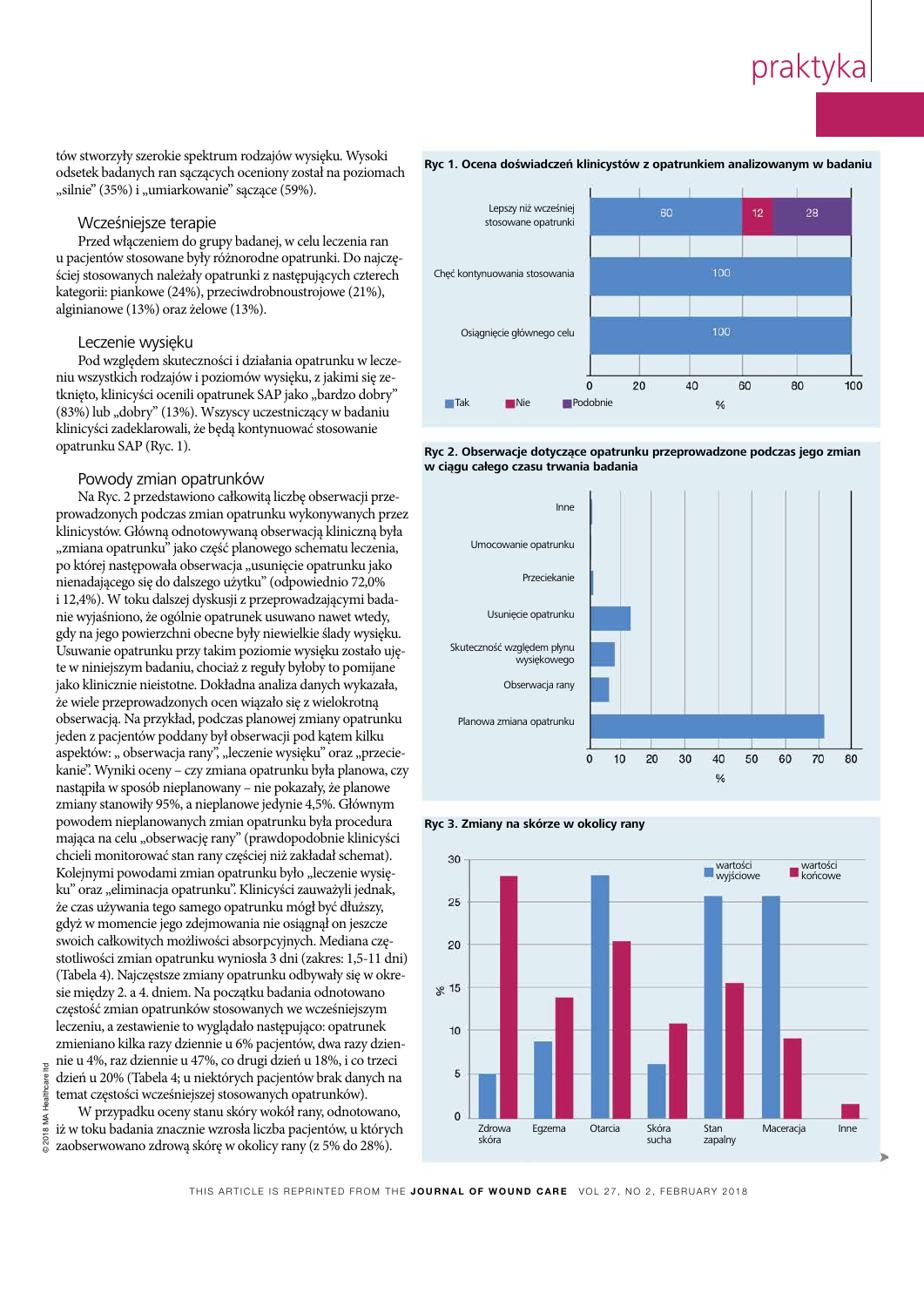#### **Tabela 4. Częstość zmian opatrunków wound exuses and their effect on the set on the set on the set on the set o**

|                     | Przed włączeniem do badania* (%) | W trakcie badania (%)   |
|---------------------|----------------------------------|-------------------------|
|                     |                                  |                         |
| Kilka razy dziennie | 6                                | $\bf{0}$                |
| Dwa razy dziennie   | $\overline{4}$                   | $\mathbf 0$             |
| Raz dziennie        | 48                               | 8                       |
| Raz na 2 dni        | 18                               | 36                      |
| Raz na 3 dni        | 20                               | 42                      |
| Raz na 4 dni        | 0                                | $\overline{4}$          |
| Raz na 5 dni        | $\mathbf{0}$                     | 4                       |
| Co tydzień          | $\mathbf{0}$                     | $\overline{2}$          |
| Inne                | 0                                | $\overline{\mathbf{c}}$ |
|                     |                                  |                         |

\*Brak danych dotyczących dwóch pacjentów z okresu przed badaniem

Ryc. 4. Procent redukcji powierzchni rany od wartości wyjściowej do punktu końcowego badania. Linia przerywana - linia trendu. Wartości średnie,<br><u>) adaty</u> in view danienie  $\pm$  odchylenie standardowe the control  $\pm$ 







Odnotowano także znaczny spadek przypadków otarcia skóry (z 28-20% do 16 %) oraz maceracji (z 26% do 9%) (Ryc.  $|$  3). U 11% pacjentów odnotowano skórę "suchą" pod koniec badania w porównaniu z 6% na początku. Wzrost tej liczby pacjentów można przypisać postępowi w gojeniu się rany i/ lub lepszemu opatrywaniu wysięku w miarę zasychania skóry  $\frac{\partial f}{\partial x}$  O to 20<sup>-20</sup>/0 do 10<sup>-70</sup>/0 data ma managing exudate.

wokół rany. Ogólnie ujmując, przez okres przeprowadzania <sub>padania</sub> (%) miniejszego badania stan skóry wokół rany "poprawił się"  $\frac{1}{2}$ adania (%)  $\frac{1}{2}$   $\frac{1}{2}$   $\frac{1}{2}$   $\frac{1}{2}$   $\frac{1}{2}$   $\frac{1}{2}$   $\frac{1}{2}$   $\frac{1}{2}$   $\frac{1}{2}$   $\frac{1}{2}$   $\frac{1}{2}$   $\frac{1}{2}$   $\frac{1}{2}$   $\frac{1}{2}$   $\frac{1}{2}$   $\frac{1}{2}$   $\frac{1}{2}$   $\frac{1}{2}$   $\frac{1}{2}$   $\frac{1}{2}$  n u 54% pacjentów, u 42% pacjentów "pozostał bez zmian", a "pogorszył się" jedynie u 4%. Na początku badania zdrowa with the period skóra w okolicach rany cechowała 8% pacjentów, a na koniec w  $2^{1}$ , 1, 1, 1, 1, 1, 2/0/(D, 2) 8 badania sięgnęła 36% (Ryc. 3).

36 Microorganisms 2017; 5(1):pii:E9. https://doi.org/2017; 5(1):E9. html are likely to the likely to the likely to the likely to the likely to the likely to the likely to the likely to the likely to the likely to the likel  $\frac{1}{3}$   $\frac{1}{3}$   $\frac{1}{3}$   $\frac{1}{3}$   $\frac{1}{3}$   $\frac{1}{3}$   $\frac{1}{3}$   $\frac{1}{3}$   $\frac{1}{3}$   $\frac{1}{3}$   $\frac{1}{3}$   $\frac{1}{3}$   $\frac{1}{3}$   $\frac{1}{3}$   $\frac{1}{3}$   $\frac{1}{3}$   $\frac{1}{3}$   $\frac{1}{3}$   $\frac{1}{3}$   $\frac{1}{3}$   $\frac{1}{3}$   $\frac{1}{3}$  spostrzeżeń: nieprzyjemny zapach, infekcja oraz krytyczna <br/>4 kolonizacja florą bakteryjną (według oceny subiektywnej). 38 Snyder Bohn G, Hanft Jednocześnie prawie połowa ran wykazywała oznaki infekcji: 2 zaczerwienienie (23,2%) i obrzęk (14,9%) lub krucha, 2 Pękająca tkanka (10,2%). Wysoki poziom kolonizacji florą bakteryjną może być odpowiedzialny za duży wysięk obserwowany w wielu ranach. Ze względu na objawy wskazujące ej do punktu ana infekcję/duże obciążenie bakteryjne, wraz z opatrunkiem rednie, SAP stosowano różnorodne miejscowe środki przeciwdrobnoustrojowe, takie jak Flamazine, Metrotop, Metronidazol  $\frac{1}{2}$  imidd Wyniki welcaaku go wolc e-Asia d, Coulòmbia i miód. Wyniki wskazały, że w okresie trwania badania wskaźniki infekcji w większości ran pozostały bez zmian, natomiast relating to misis management in all of the management in all of the management in all of the management in all o nowane odpowiednio u 22% i 10% pacjentów. Co ciekawe, leg ulcers measure wound pain status?:  $\frac{1}{2}$ 9 10.11212 dane laboratoryjne wykazały, że opatrunki SAP skutecznie wchłaniają bakterie i związki chemiczne (tiole) odpowiedzialne za powstawanie nieprzyjemnego zapachu w ranach przewlekłych.<sup>30</sup> 28,4% i 34,2% odnotowanych odpowiednio następujących

#### emedia internet Postęp w gojeniu się rany

**Example 15 Whitehead F, Graham T, Graham T, Graham T, Graham T, Graham T, Graham T, Graham T, Graham T** managing and preventing skin matrix  $\mathcal{L}$  rapid review of the clinical review of the clinical review of the clinical review of the clinical review of the clinical review of the clinical review of the clinical review of  $\pm$  gojenia było zmniejszenie się rozmiaru rany rzędu 25% (Ryc. 4).

zmianami odnotowanymi w zakresie obumarłych tkanek oraz of proteases on the chronic wound environment. Int J Low Extrem zdrowej tkanki ziarninowej w łożysku rany. W okresie prohia wadzenia obserwacji odnotowano spadek stopnia martwicy their evaluation. J Wound Care 23,3% do 15,6%) i tkanki martwiczej rozpływnej ( z 34,4% do 27,4%) w łożysku rany oraz odpowiadający temu wzrost  $\frac{48}{27}$  Wartości  $\frac{2}{7}$  $\frac{1}{2}$  końcowe w formowaniu się zdrowej tkanki ziarninowej (z 42,3% do  $\frac{1}{2}$ Adv Skin Wound Care 2013; 26(2):62–66. https://doi.org/ 10.1097/01. 55,7%) (Ryc. 5). Dokładniejsza analiza danych wykazała, że w wielu przypadkach proces ziarninowania utrzymał się na Redukcja powierzchni rany korelowała z pozytywnymi stałym poziomie (w trakcie trwania badania), co wskazuje na to, iż środowisko rany stworzone przez opatrunek SAP miało korzystny wpływ na łożysko rany.

### Ogólna ocena opatrunku

Systim Seenia opatranica<br>W podsumowującym arkuszu ogólnej oceny opatrunku większość odpowiedzi, a w szczególności odpowiedzi oceniających opatrunek pod względem skuteczności leczenia wysięku, mieściła się w kategorii "doskonały" lub "dobry" u ponad 95% respondentów. Skuteczność opatrunku i uzyskane w badaniu doświadczenia z jego stosowaniem zostały ocenione wysoko – jako "doskonały" lub "dobry" we wszystkich parametrach za wyjątkiem dwóch do trzech z nich. W tych przypadkach, tj. kontrola nieprzyjemnego zapachu oraz opatrunek poddawany terapii uciskowej, przeprowadzono tylko kilka ocen, odpowiednio n=26 i n=9. Niemniej jednak, znaczny odsetek respondentów (>65%) ocenił opatrunek jako "doskonały" lub "dobry". Warto zauważyć, że w dwóch kategoriach: "komfort noszenia opatrunku" oraz "zadowolenie ogólne" ocena pacjentów brzmiała "doskonały/dobry" w 90-100% wszystkich ocen (Ryc. 6). w poasumowującym arkuszu ogoinej oceny opatrunstatements/best-processed-statement-exudencere w badamu doswiad purumentum zu wyjąmem uwoch to trzech z me  $130$  Kiko Kika Ocen,  $\sigma$  rosen  $\sigma$  and  $\sigma$   $\sigma$   $\sigma$   $\sigma$   $\sigma$   $\sigma$   $\sigma$ kategoriach: "konnort nosze

THIS ARTICLE IS REPRINTED FROM THE JOURNAL OF WOUND CARE VOL 27, NO 2, FEBRUARY 2018 THIS ARTICLE IS REPRINTED FROM THE JOURNAL OF WOUND CARE VOL 27, NO 2, FEBRUARY 2018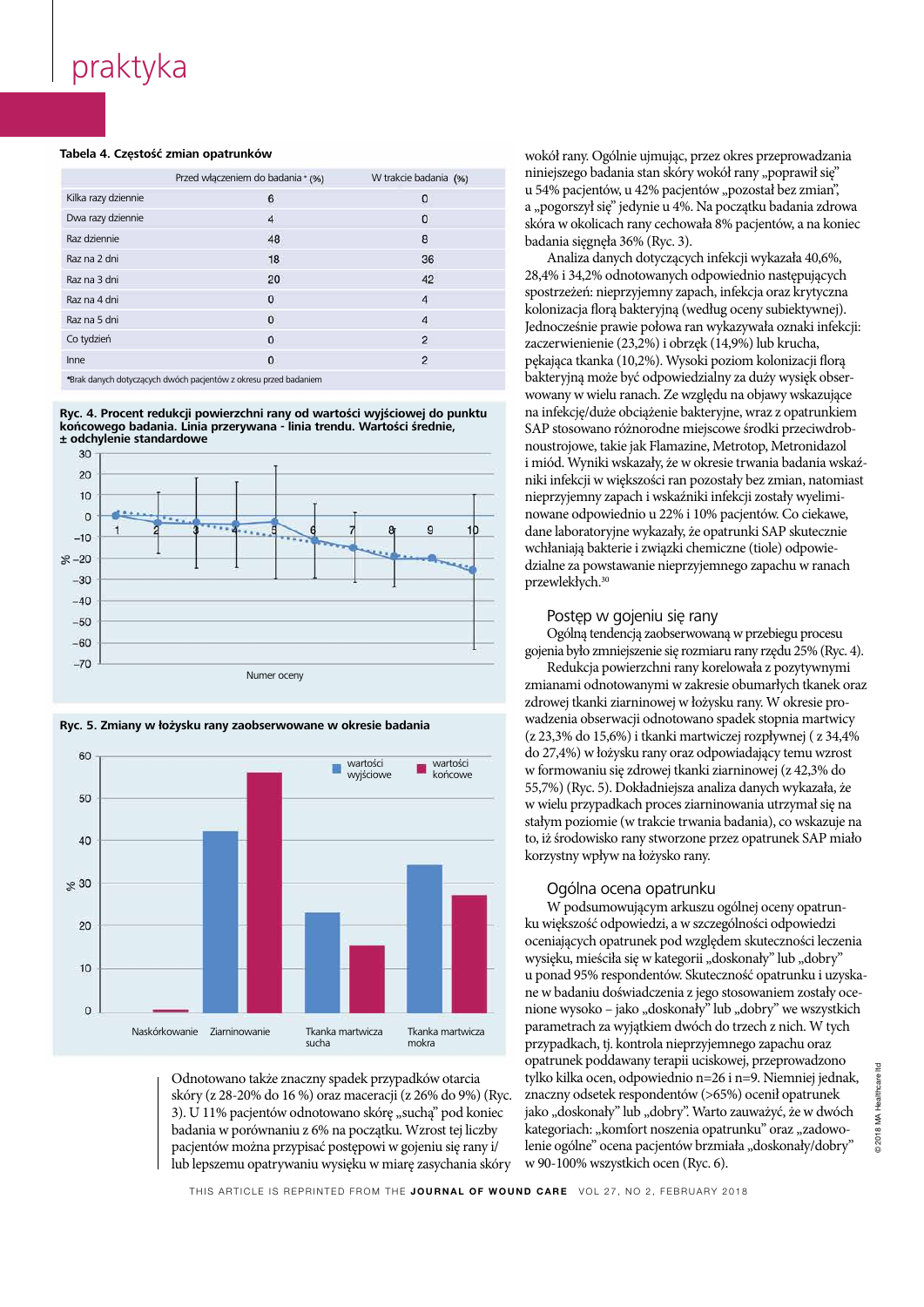

#### functional properties of superabsorbent dressings and their effect on Ryc. 6. Kwestionariusz oceny skuteczności opatrunku oraz doświadczeń z jego stoso

#### $C_{\text{H}}$  and  $C_{\text{H}}$ Stosowanie opatrunku SAP z produktami Laboratories, SciTec Daresbury, Keckwick Lane, Cheshire, WA4 4AD pomocniczymi

U kilku z obserwowanych pacjentów opatrunek SAP używany był skutecznie wraz z dodatkowymi produktami, które stanowiły część terapii ran i chorób współtowarzyszących pacjentowi. Kilka ran wykazywało objawy krytycznej kolonizacji florą bakteryjną (34.2%) i/lub infekcji (28.4%), a opatrunek SAP stosowany był w połączeniu z miejscowymi produktami przeciwdrobnoustrojowymi w celu zredukowania obciążenia bakteryjnego. Ponadto, niektórym pacjentom zalecono stosowanie steroidów w postaci kremów, by zapobiec dolegliwościom stanowiącym składową miejscowej odpowiedzi zapalnej, takim jak egzema. Opatrunki SAP stosowane były z powodzeniem wraz z terapią uciskową, nie wywołując działań niepożądanych i nie obniżając skuteczności terapii uciskowej.

#### Korzyści dla pacjenta

Korzyści, jakie raportowali w swoich ocenach pacjenci obejmowały: skuteczność opatrunku w zakresie wysięku, utrzymanie suchej okolicy rany, brak zabrudzeń odzieży i obuwia, mniejszy ból przy zdejmowaniu opatrunku (ze względu na nieprzywieranie opatrunku do powierzchni rany). 10.12968/jowc.2016.25.1.46 **Ryc. 7. Koszt przed i podczas leczenia z zastosowaniem** superabsorpcyjnego opatrunku polimerowego **parison of treatments. I** 

![](_page_6_Figure_8.jpeg)

Ból rany odczuwany "przy zmianie opatrunku" oraz ból odczuwany "pomiędzy zmianami" oceniano przy użyciu walidowanej skali VAS na początku i na końcu badania. Przy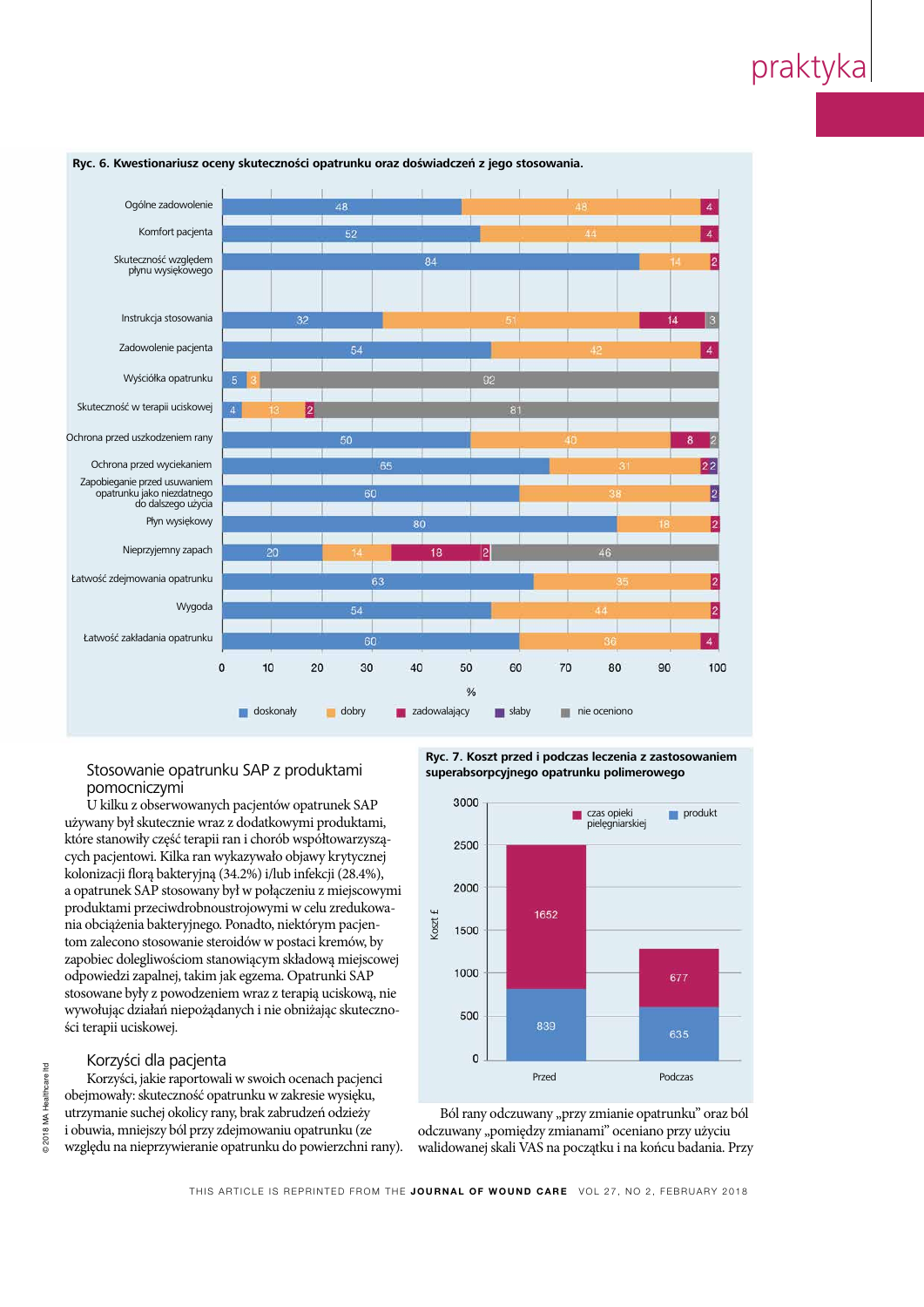functional properties of superabsorbent dressings and their effect on **Zdj. 1.** 62-letnia kobieta od 10 miesięcy cierpiąca na obustronny obrzęk i przewlekłe owrzodzenie kończyn dolnych **(a i b)**. Tydzień przed rozpoczęciem leczenia zdjęty superabsorpcyjny opatrunek polimerowy ze śladami absorpcji i retencji wysięku **(c)**. Opatrunek utrzymano do wysokości rany **(d)**. Gojenie się rany na prawej kończynie wolzień no roznoczeciu leczenia  $\mathbf{e}$  i fl tydzień po rozpoczęciu leczenia **(e i f)**.

![](_page_7_Picture_2.jpeg)

zmianach opatrunku poziom bólu oceniono jako stały lub niższy przez odpowiednio 56% i 38% pacjentów. Zwiększony ból przy zmianie opatrunku odnotowano u dwóch pacjentów oor przy zmianie oparamka odnotowano a awoch pacjer<br>
(4%). W przypadku oceny bólu odczuwanego pomiędzy zmianami", 60% badanych wskazało utrzymywanie się dolegliwości bólowych na stałym poziomie, a 32% zauważyło ich redukcję. Zwiększony ból rany obecny pomiędzy zmianami Reflective questions  $\vert$  (4%). W przypadku oceny bolu odczuwanego pormęc managing exudate.

przewiekie opatrunków zaobserwowano u 8% pacjentów. W ogólnej oceprzewiekie nie pacjenci z wysokim poziomem bólu na początku badania in takie poziomem bólu na początku badania ysięku (c). These conditions conditions conditions conditions can generally be attended to a generally be attended to a generally be attended to attribute to a general state. These conditions can generally be a general sta <sup>kończynie</sup> kadani z niskim poziomem bólu nie odnotowali zmian w jego poziomie w ciągu prowadzonego badania.

#### and Ros, and Ros, and Ros, which are likely to cause damage to the likely to the likely to cause damage to the

 $\frac{1}{25}$   $\frac{1}{25}$   $\frac{1}{25}$   $\frac{1}{25}$   $\frac{1}{25}$   $\frac{1}{25}$   $\frac{1}{25}$   $\frac{1}{25}$   $\frac{1}{25}$   $\frac{1}{25}$   $\frac{1}{25}$   $\frac{1}{25}$   $\frac{1}{25}$   $\frac{1}{25}$   $\frac{1}{25}$   $\frac{1}{25}$   $\frac{1}{25}$   $\frac{1}{25}$   $\frac{1}{25}$   $\frac{1}{25}$  czasowo wyłoniono 10 pacjentów z grupy badanej. Kohorta z z trzech mężczyzn i siedmiu kobiet w wieku (średnia ± odchylenie standardowe) odpowiednio 77±2,6 i 76±16,0 lat z następującymi ranami: VLU (n=4), PU (n=2), owrzodzenie tętnicze (n=1), rana klatki piersiowej (n=1), rana wilgotna kończyn dolnych (n=1) oraz rana operacyjna (n=1). Korzystaas it has been demonstrated by a codnotowanych informacji z wywiadu każdego przypadku, zebrano dane dotyczące leczenia wysięku dwa tygodnie **determinant exudate using a super-absorbent a super-absorbent and supporting a supporting healing.484 i podczas** polymer dressing: a 53-patient clinical evaluation. J Wound Care 2009; a 53-patient clinical evaluation. J Wound Care 2009; a 53-patient clinical evaluation control evaluation. J Wound Care 2009; a 54-patient clinical eval dotyczący produktu (źródło w 1 i 2 sekcji Metody)27,29 oraz  $\frac{400 \text{ years}}{1000 \text{ years}}$ koszt czasu opieki pielęgniarskiej (źródło w 3 sekcji Metody).<sup>28</sup> Do analizy subpopulacji w zakresie oceny kosztów tym-

**Eredni koszt przypadający na pacjenta przed przystąpie-Nakagami Goto T, Tamai N, Nakagami G et al. Can wound extendier from venous undertaken in this study and underlines underlines under the underlines under the underlines under the underlines under the underlines underlines** leg ulcers measure wound pain status?:  $\frac{1}{2}$ a £150,20±82,60 na opiekę pielęgniarską. W trakcie niniejszea Bartmann internal report zużytego produktu wyniósł £63,50±33,10, supported healing, reduced damage to period natomiast koszt opieki pielęgniarskiej £67,80±£12,10.

Całkowity koszt leczenia wszystkich 10 pacjentów wyniósł **E2491 przed niniejszym badaniem i £1,312 w trakcie badania,** *i*el co dało oszczędność w wysokości £1179.00 (47%) (Ryc. 7). Kajwiększe oszczędności zaobserwowano w parametrze czas managing and preventing skin maceration: a rapid review of the clinical review of the clinical review of the c sprawowanej opieki pielęgniarskiej, co w znacznym stopniu  $\frac{1}{2}$  ray w tygodniu przed badaniem do 2.7 r razy w tygodniu przed badaniem do 2,7 raza w trakcie naszego badaniem do 2,7 raza w trakcie naszego  $\blacksquare$  Daudina, związane jest z redukcją częstości zmian opatrunku z sześciu badania. Communist treatments, the SAP dressing was seen to see that the SAP dressing was seen to see that the SAP dressing was seen to the SAP dressing was seen to the SAP dressing was seen to the SAP dressing was seen to

#### and their evaluation. Seria przypadków sprzesing w sprzesing w sprzesing w sprzesing w sprzesing w sprzesing w

 $\frac{34}{4}$  Hunter Rooten on To Through obrzęk i przewlekłe owrzodzenie kończyn dolnych. Ponadto, **Educare 2013; 26 pacjentka cierpiała na cukrzycę i arytmię serca. Zdjęcia na Ryc.** ASW.0000426714.57540.c4 1a i 1b obrazują stan rany lewej kończyny dolnej, jaki zastano 62-letnia kobieta od 10 miesięcy cierpiąca na obustronny na początku badania. Rany na kończynach dolnych prawej i lewej mierzyły odpowiednio 24 cm<sup>2</sup> i 22 cm<sup>2</sup>. Wcześniej leczone były z zastosowaniem Aquacel, Kliniderm, Actifast pod Ksoft, Klite, a opatrunki zmieniane były codziennie. Przeciekanie płynu wysiękowego z rany doprowadziło do otarcia i owrzodzenia skóry wokół rany. Poziom bólu zarówno podczas tissues derived from chronic venous leg ulcers. Wound Repair Regen zmian opatrunku, jak i pomiędzy nimi był umiarkowanie wysoki (oba parametry na poziomie VAS 5). Na tę chwilę proporcja tkanki ziarninowej w stosunku do obecnej tkanki martwiczej rozpływnej wynosiła 50:50. azenia skory wokoł rany. Poziom bolu zarowno podczas  $\frac{1}{2}$  soki (bea parametry na pozionile-v/lo-9). That  $\sqrt{2}$  entring

Tydzień przed rozpoczęciem leczenia po usunięciu opatrunku SAP widoczne były na nim ślady absorpcji i retencji<br>wysięku (Pyc. 1c), Opatrunek utrzymano do poziomu wyso wysięku (Ryc. 1c). Opatrunek utrzymano do poziomu wysokości rany. (Ryc. 1d). Ryc. 1e i 1f pokazują skuteczne gojenie się rany na prawej kończynie dolnej po upływie tygodnia od rozpoczęcia leczenia. Zredukowano macerację/otarcia skóry w okolicach rany. W ogólnej ocenie stosowany opatrunek wykazał się doskonałą absorpcją wysięku, a poziom bólu został performancja poziomu VAS 4 1 yuzien przeu rozp 10 Epoczęcia recenna. Zregarówano macerację/otarcia s 10.112011y do zaodsei wowane

79-letni pacjent z owrzodzeniem kostki przyśrodkowej utrzymującym się od 5 lat. W chwili przystąpienia do badania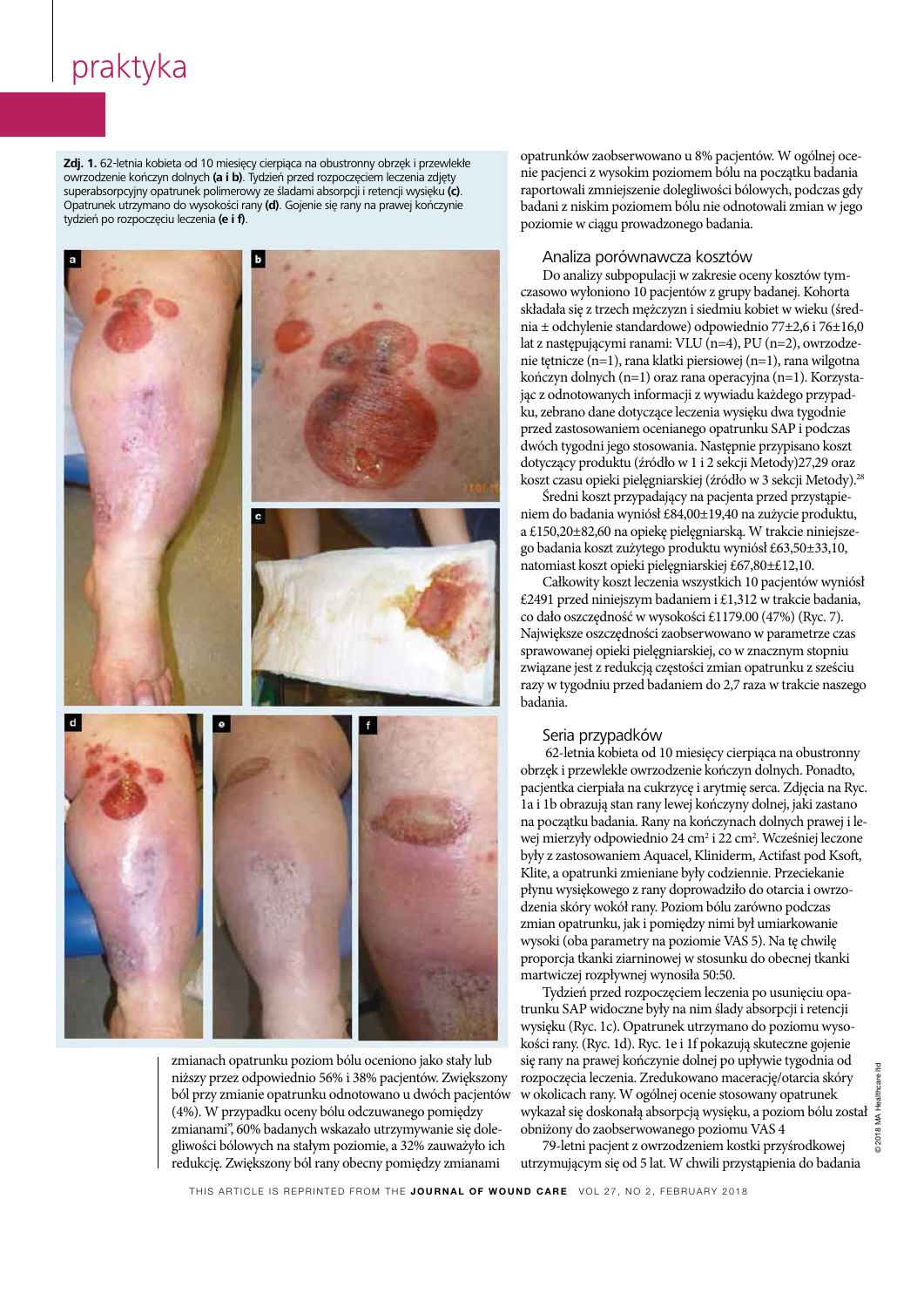powierzchnia rany wynosiła 20 cm<sup>2</sup> (Ryc. 2a i b). Wcześniej rana leczona była z zastosowaniem opatrunków Silvercel, Kliniderm  $\frac{1}{2}$ and Actifast pod K1/K2, ze zmianą opatrunków co drugi dzień. Rana była krytycznie skolonizowana florą bakteryjną, z dużym wound Care Manage Reserve Res 2015; 2:101–1111–1111–1111–1111–111. https://doi.org/<br>2015; 2:101–111. https://doi.org/10.2147/2015; 2:101–111. https://doi.org/10.2147 obrzękiem i poważnymi otarciami skóry okolic rany. Poziom bólu rany z poziomu umiarkowanego (VAS 3) wzrastał podczas zmian opatrunków do poziomu wysokiego (VAS 7). Po dwóch  $2^{2}$  ( $2^{2}$ ):  $2^{2}$  ( $2^{2}$ ):  $2^{2}$  ( $2^{2}$ ):  $2^{2}$  ( $2^{2}$ ):  $2^{2}$  ( $2^{2}$ ):  $2^{2}$  ( $2^{2}$ ):  $2^{2}$ tygodniach rany goiły się dobrze (Ryc. 2c i d), a wokół rany uległy redukcji rumień, otarcia i maceracja. Opatrunek wykazał się dobrą chłonnością i nie wymagał usuwania z powodu nienadawania się do użytku. Poziom bólu według VAS nie uległ zmianie.

Pacjent 3, 94 lata, z przewlekłym owrzodzeniem kończyny dolnej utrzymującym się od trzech lat i współtowarzyszącym migotaniem przedsionków, osteoporozą i nieswoistym zapale- $\frac{1}{100}$  since  $\frac{1}{100}$ niem jelit. W chwili przystąpienia do badania powierzchnia rany wynosiła 16,5 cm<sup>2</sup>. Wcześniej rana leczona była produktami: wound Cityor Vlinidarm, Actifort nod VSoft Vlito.org Urgotul Silver, Kliniderm, Actifast pod KSoft, Klite, zmiana opatrunku była przeprowadzana co trzy dni. Przy pierwszej ocenie rany zaobserwowano tkankę ziarninową i tkankę  $\sim$  2015; 24 (5):204–210. https://doi.org/ 10.12968/joyce.2015.24.5.24.5.20468/joyce.2015.24.5.204.5.204.5.204.5.204.5.204.5.204.5.204.5.204.5.204.5.204.5.204.5.204.5.204.5.204.5.204.5.204.5.204.5.204.5.204.5.204.5.204.5 martwiczą rozpływną w proporcji 50:50, wypryski na skórze wokół rany, suchą skórę z ogniskami zapalnymi i otarciami (Ryc. 3a). Po upływie tygodnia, proces gojenia postępował (Ryc. 3b),  $\frac{1}{100}$ maceracja i otarcia skóry wokół rany uległy redukcji i zmniejszył się wysięk z łożyska rany oraz otaczającej ją okolicy. Na Ryc. 3c doi.<br>Organo miejsce kontaktu rany z ops pokazano miejsce kontaktu rany z opatrunkiem SAP; wysięk na opatrunku odzwierciedla kształt rany. Ryc. 3d prezentuje zewnętrzną stronę opatrunku, z bardzo nielicznymi śladami .<br>10.11.11.11.11.12.11.12.11.12.11.12.11.12.11.12.11.12.11.12.11.12.1 wydzieliny wskazującymi na konieczność jego usunięcia.

#### subjects. JAMA 2013; 310(20):2191–2194. https://doi.org/ 10.1001/ **Dyskusja**   $\frac{1}{2}$

W niniejszym badaniu wzięło udział trzech pacjentów z objawami skórnych zmian wysiękowych w przebiegu obrzęku limfatycznego kończyn dolnych (w nomenklaturze angielskiej określane jako tzw. "wet legs"). Problem ten występuje wówczas, gdy ilość płynu tkankowego w kończynach przewyższa .<br>طبیعی محمد : 44 میں 2017ء ، możliwość jego zatrzymania. Problem staje się jeszcze bardziej skomplikowany, jeśli nastąpiło przerwanie ciągłości skóry lub towarzyszy temu infekcja, co może prowadzić do dużego obrzęku, powstawania pęcherzy i wyciekania płynu tkankowego na powierzchnię skóry.<sup>31</sup> Objawy towarzyszące tzw. "wet legs" mogą istotnie wpływać na jakość życia pacjenta, a wysoki poziom wysięku, który nie jest odpowiednio leczony, może prowadzić do problemów takich jak nieprzyjemny zapach, ograniczona mobilność pacjenta oraz plamienie odzieży, obuwia, pościeli i mebli.27 Ograniczona mobilność oraz potencjalne poczucie zakłopotania spowodowane powyższymi objawami może doprowadzić do wykluczenia społecznego.31, 32 Niepotwierdzone dowody wskazały, że niektórzy pacjenci z powodu braku alternatywy dla leczenia bardzo obfitego wysięku leczeni byli przy użyciu pieluch. W przypadku wilgotnych ran kończyn, potrzebne są opatrunki, które pochłaniają i zatrzymują wysięk w taki sposób, by nie wyciekał on ponownie na skórę.33 Zatem w przypadkach takich ran powinny być stosowane superabsorpcyjne opatrunki, które charakteryzują się większymi możliwościami absorpcyjnymi niż opatrunki piankowe.18 Dane z niniejszego badania pokazują, że analizowany opatrunek SAP był bardzo skuteczny w postępowaniu z powyżej omówionym rodzajem ran.

Essentials 2015;10(1):30–34. **Zaj. 2.** 79-letni pacjent z owrzodzeniem kostki przysrodkowej tr Skóra wokół rany z otarciami i maceracją, rana wydzielała dużą ilość płynu wysiękowego. Po dwóch tygodniach **(c i d)** rany goiły się dobrze, a wokół rany redukcji uległy: rumień, 33 Schulze HJ, Lane C, Charles H et al. Evaluating a superabsorbent otarcia i maceracja.

![](_page_8_Figure_6.jpeg)

**Zdj. 3.** 94-letni pacjent z przewlekłym owrzodzeniem kończyny dolnej od trzech lat. Przy Wounds 2009; 8(1):19–27. https://doi.org/ 10.1177/1534734609331596 pierwszej ocenie rany zaobserwowano proporcję mokrej tkanki ziarninowej rzędu 50:50, pic insect occurs for y zaobscribbind proporcy frion cy and in the wypryski na skórze wokół rany, suchą skórę z ogniskami zapalnymi i otarciami **(a)**. Po upływie tygodnia, proces gojenia postępował maceracja i otarcia skóry wokół rany zostały zredukowane i zmniejszył się wysięk z łożyska rany oraz otaczającej ją okolicy. Miejsce kontaktu rany z opatrunkiem **(c)**; zewnętrzna strona opatrunku **(d)** wykazująca dobrą retencję i nieznaczną konieczność usunięcia opatrunku z powodu jego niezdatności do użycia.

![](_page_8_Picture_8.jpeg)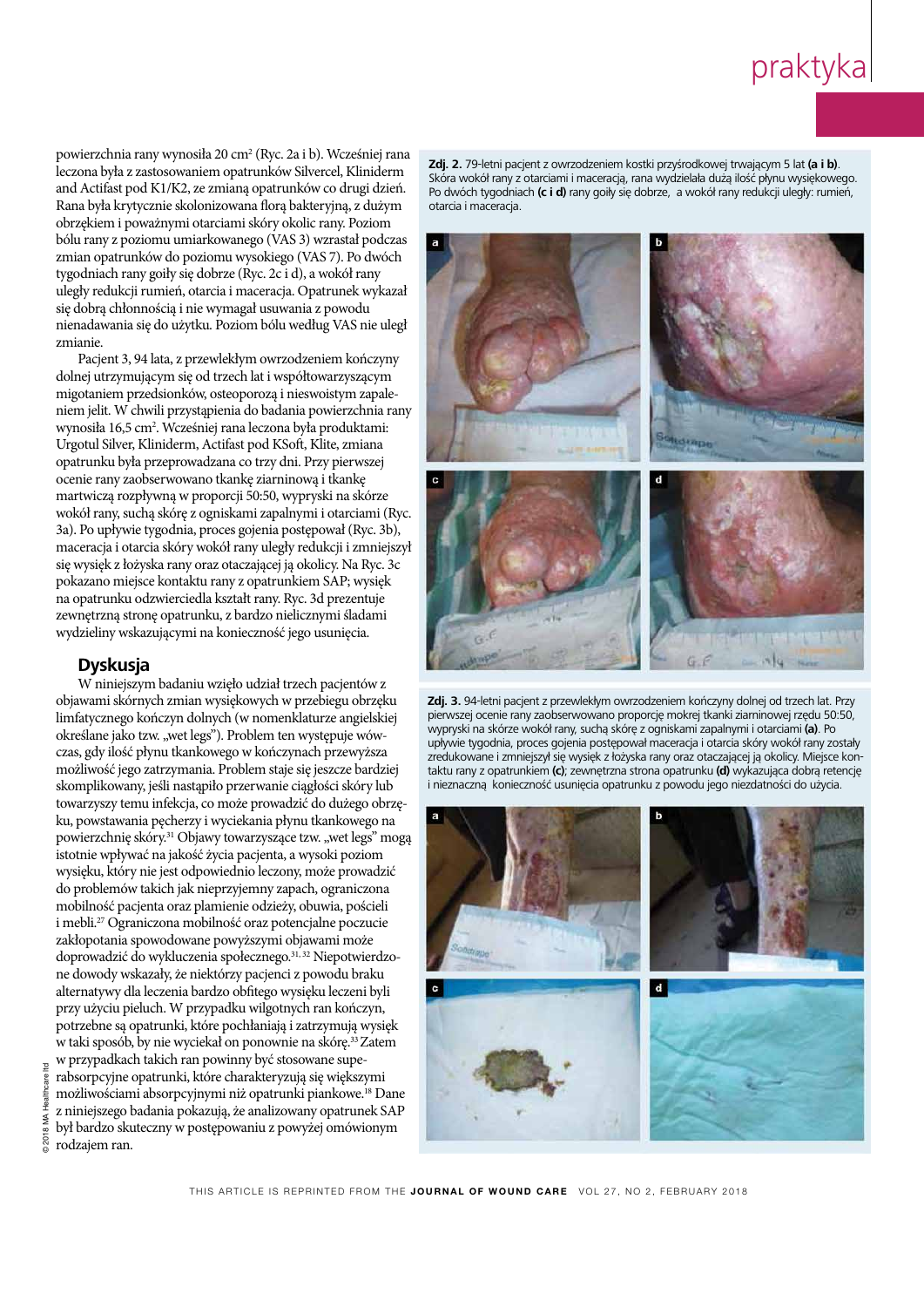Healthcare Ltd, 2017

Healthcare Ltd, 2017

Laboratories, SciTec Daresbury, Keckwick Lane, Cheshire, WA4 4AD 31 Whayman N. The causes and treatment of wet weeping legs. Wound

| W badaniu zaobserwowano niewielki wpływ środków dłuż  $\frac{1}{\sqrt{2}}$ przeciwbakteryjnych przyjmowanych z powodu objawów zakażenia rany. Ograniczony wpływ na zakażenie rany w tym  $\;$ o umiarkow | badaniu nie jest zaskakujący. Wykazano już, że w wielu przewlekłych ranach utrzymuje się biofilm bakteryjny <sup>34</sup> i jest on  $\parallel$  bardzo trudny do usunięcia, $^{35, 36}$ , szczególnie w ciągu dwóch tygodni.  $1$  $\frac{20}{30}$ 

Według naszych danych, u pewnej liczby pacjentów w le- $\mid$   $\,$  czeniu wysięku w stopniach od umiarkowanego do dużego stosowano wcześniej opatrunki piankowe. Wydaje się być to  $|$  sprzeczne z obecnymi zaleceniami, ponieważ według najnowszego dokumentu pt. "Effective Exudate Management"<sup>9</sup>  $\log$  opisującego stanowisko w oparciu o naj  $\parallel$  sugeruje ostrożność w stosowaniu opatrunków piankowych  $\parallel$  gliwości dotycz i przytacza badanie owrzodzeń kończyn dolnych z wysię-10.1007/s1007/s10856-011-12423-3<br>10.1007/s10856-011-12423-3 kiem o umiarkowanym lub dużym stopniu przeprowadzone przez Schulze i wsp. $^{33}$ , które wykazało macerację przy 20% zmian opatrunku. Doprowadziło to do wycofania się  $|$  z niektórych formuł opatrunkowych.<sup>37</sup> Ponadto, dla silnie  $\mid$  sączących ran dokument zaleca opatrunki superabsorpcyjne  $\frac{20}{1.1}$ ; 24(5):204–210. https://doi.org/ 10.12968/joyce.2015.2015.2015.2015.2015.24.5.2015.24.5.204.5.204.5.204.5.204.5.204.5.204.5.204.5.204.5.204.5.204.5.204.5.204.5.204.5.204.5.204.5.204.5.204.5.204.5.204.5.204.5.  $\parallel~$  lub podciśnieniową terapię leczenia ran (NPWT). $^9$ words 2017; 2017; 2017; 2017; 2017; 2017; 2017; 2017; 2017; 2017; 2017; 2017; 2017<br>opisującego stanowisko w oparciu o najlepszą praktykę, który

Możliwe jest, że stworzone przez opatrunek SAP srodowisko rany sprzyjające gojeniu było po części spowo- $\frac{1}{10}$  $\parallel$  dowane usunięciem/sekwestracją szkodliwych składników,  $\parallel$  takich jak MMP, przez opatrunek. Ta sekwestracja została  $\frac{1}{2}$  10.111.1067-1927.2005.  $\sim$  Polyncruzona w Dauamach insorator  $y_{j1}$ ujmując, odpowiedź na leczenie z zastosowaniem ocenia- $\parallel~$ nego opatrunku była porównywalna z wynikami opisanymi  $\sigma$ <sup>1</sup> w podobnych badaniach. $39-41$  Nasze dane były również  $|$  poparte opiniami, że opatrunek SAP osiągnął swój główny cel w 100% ocen i był lepszy lub podobny do wcześniej stosowanych opatrunków.<sup>42</sup> potwierdzona w badaniach laboratoryjnych.<sup>38</sup> Ogólnie rzecz **16 Rayment Earthalter Culpris: a review of the influences of the influences and influences and influences and influences and influences and influences and influences and influences and influences and influences and influe** 

częstość zmian opatrunków, gdy rany były leczone opatrun- $\parallel$ kiem SAP, uległa zmniejszeniu w porównaniu z częstością zmiany opatrunku przed badaniem. Ponadto, obliczony w patrunku przed badaniem. Ponadto, obliczony w badaniu czas utrzymania jednego opatrunku jest nieco W zakresie zmian opatrunków, nasze dane sugerują, że

 $\frac{1}{2}$ odu objawów trunków zawierających superabsorpcyjne polimery na ranach dłuższy niż standardowa praktyka dotycząca stosowania opao umiarkowanych do wysokich poziomach wysięku.<sup>43</sup>

że w wielu prze- Warto zauważyć, że niektóre z obserwowanych płynów ryjny <sup>34</sup> i jest on wysiękowych oceniono jako płyny o "dużej" lepkości, co ma  $2001$ ; 10(1):511–8. https://doi. w ciągu dwóch często miejsce w przypadku ran zainfekowanych $^{44}$ , a które stanowiły znaczną część ran obserwowanych w naszym badaniu.  $\frac{1}{25}$  Bianchi  $\frac{1}{25}$   $\frac{1}{25}$  and  $\frac{1}{25}$  explicitly recommendations for the theorem of the theorem of the theorem of the theorem of the theorem of the theorem of the theorem of the theorem of the theorem of ego do dużego loch poślepkości, co zapewnia wyraźne korzyści kliniczne.<br>. /ydaje się być to Warto również zauważyć, że u jednego z obserwowanych ż według naj- pacjentów opatrunek SAP skutecznie wchłaniał krew po Management"<sup>9</sup> chirurgicznym oczyszczeniu rany. Opatrunek na rany SAP może wchłaniać płyny wysiękowe

ą praktykę, który Na początku badania, zetknęliśmy się z szeregiem dolenych z wysię- maceracja). Problemy te można ogólnie przypisać obecności iych z wysię- maceracja). Problemy te można ogólnie przypisać obecności<br>rzeprowadzo- i bliskiemu kontaktowi płynu wysiękowego ze skórą otaczającerację przy cą ranę.<sup>45</sup> Przewlekły wysięk z rany zawiera wiele składników, wycofania się  $\qquad \quad$ takich jak MMP, elastazy i ROS, które mogą powodować  $\frac{1}{2}$ to dle eilnie $\frac{1}{2}$ uezkodzenie nouzkoki ekórnej  $\frac{19,46}{2}$ dto, dla silnie uszkodzenie powłoki skórnej.<sup>19, 46, 47</sup> gliwości dotyczących skóry okolic rany (wypryski, otarcia,

iperabsorpcyjne Nasze dane dotyczące stanu skóry wokół rany, prezentują WT).<sup>9</sup> się korzystnie w porównaniu z wynikami innego badania, nek SAP które dotyczyło superabsorpcyjnego opatrunku stosowanego leg ulcers measure wound pain status?:  $\frac{1}{2}$  pilot study. PLOS ONE 2016;  $\frac{1}{2}$  pilot study. PLOS ONE 2016;  $\frac{1}{2}$  pilot study. PloS ONE 2016;  $\frac{1}{2}$  pilot study. PloS ONE 2016;  $\frac{1}{2}$  pilot study. PloS ON części spowo-u podobnej populacji pacjentów.<sup>39</sup> Okres leczenia w badaniu części spowo-nepodobnej populacji pacjentów.<sup>39</sup> Okres leczenia w badaniu<br>ch składników,nepisanym przez Cutting wynosił ponad cztery tygodnie, tracja została <sup>za</sup> nie dwa tygodnie, jak miało to miejsce w naszym badaniu.<sup>35</sup>  $^{38}$  Ogólnie rzecz  $\hskip 4mm$  Zaobserwowana w naszym badaniu poprawa stanu skóry niem ocenia- wokół rany ma wpływ na gojenie się ran, ponieważ wykazano cami opisanymi (w przypadkach VLU), że integralność struktury i stan skóry  $\frac{1}{2}$  which  $\frac{1}{2}$  which is the intervention  $\frac{1}{2}$ y również w okolicy rany jest ważnym czynnikiem wspomagającym z d swój główny proces gojenia.<sup>48</sup>

 $\overline{O}$  proteins on the chronic wound  $\overline{O}$  and  $\overline{O}$  Low Extrement. Intermediate ne sugerują, że kompozatrunek SAP osiągnął główny cel związany z leczeniem czone opatrun- wysięku z rany we wszystkich ocenach przeprowadzonych u z częstością let w prezentowanym badaniu i potwierdził swoją skuteczność b, obliczony w postępowaniu z ranami z obecnością płynu wysiękowego. ku jest nieco Dzięki temu opatrunek wspomagał proces gojenia, zmniejszał uszkodzenia skóry w okolicach rany i uzyskiwał pozytywne oceny zgłaszane przez pacjentów. W szczególności, liczni pacjenci podkreślali komfort noszenia opatrunków i stwierdzali, że uzyskane efekty terapii umożliwiają im powrót do niemal 1 Humbert P, Courtes absorption of the Second Care 2017; The Courtes absorption of the Second Care 2017; The Care 2017; The Courtes absorption of the Second Care 2017; The Care 2017; The Care 2017; The Care 2017; The Care jakości życia.

Analiza kosztów subpopulacji wykazała, że w porównaniu z alternatywnymi (tradycyjnymi) sposobami leczenia wysięku, zastosowanie opatrunku SAP było tańszą opcją leczenia. Zmniejszenie kosztów wynika z danych, które pokazują, że zużywanie produktu i częstość zmian opatrunku (która znacząco wpływa na czas opieki pielęgniarskiej) w okresie stosowania analizowanego opatrunku uległy znaczącej redukcji. zitute/beche Rosztow-wythra z danych, Riote porazują sowania ananzowaneg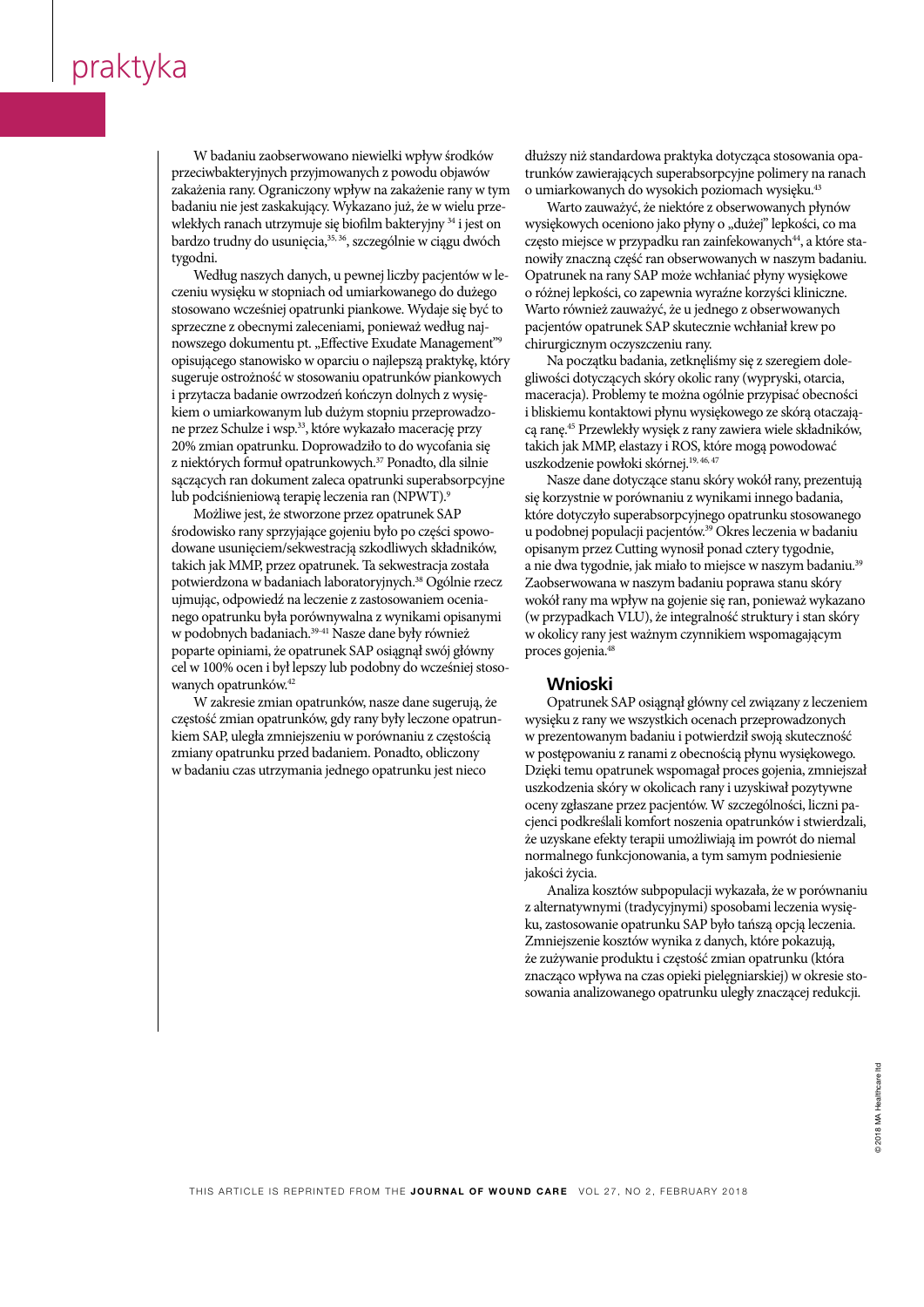#### **functional properties of superabsorbent dressings and their effect on superabsorbent dressings and their effect on the interactional control on the interactional control on the interactional control on the interactional c**

1. Chamanga E. Effectively managing wound exudate. Br J Communi-**1.** Chamanga E. Effectively managing wound exudate. Br J Communi-<br>ty Nurs 2015; Suppl Wound Care:S8, S10. https://doi.org/10.12968/ 16 Wiegand C, Tittelbach J, Hipler UC, Elsner P. Clinical efficacy of bjcn.2015.20.Sup9.S8 ty Nurs 2015; Suppl Wound Care:S8, S10. https://doi.org/10.12968/

**2.** Spear M. Wound exudate the good, the bad, and the ugly. Plast Surg Nurs 2012;32(2):77-79. https://doi.org/ 10.1097/PSN.0b013e318256d638 3. Power G, Moore Z, OConnor T. Measurement of pH, exudate composition and temperature in wound healing: a systematic review. J Wound<br>Care 2017; 26(7):381–397. https://doi.org/ 10.12968/ jowc.2017.26.7.3 **4.** Serra R, Buffone G, Falcone D et al. Chronic venous leg ulcers are associated with high levels of metalloproteinases-9 and neutrophil gelatinase -associated lipocalin. Wound Repair Regen 2013; 21(3):395– 401. https:// doi.org/ 10.1111/wrr.12035 **Piśmiennictwo**<br>
1. Chamang E. U. Wars 2015.20.5L<br>
ty Nurs 2015.20.5L<br>
2. Spear M. Wo<br>
Nurs 2015, 2012.32C<br>
2. Spear M. Wo<br>
Nurs 2012, 22(27), 26(7<br>
3. Power G, Mo<br>
sition and temporar G, Mo<br>
sition and temporar G, Mo<br>
sit Care 2017; 26(7):381–397. https://doi.org/ 10.12968/ jowc.2017.26.7.381

5. Amato B, Coretti G, Compagna R et al. Role of matrix metallo **5.** Amato B, Coretti G, Compagna R et al. Role of matrix metalloprote-<br>inases in non-healing venous ulcers. Int Wound J 2015; 12(6):641–645 https://doi.org/ 10.1111/iwj.12181 inases in non-healing venous ulcers. Int Wound J 2015; 12(6):641–645.

6. Junka A, Wojtowicz W, Ząbek A et al. Metabolic profiles of exudates from chronic leg ulcerations. J Pharm Biomed Anal 2017; 137:13–22. https://doi.org/ 10.1016/j.jpba.2017.01.018

**7.** Humbert P, Courderot-Masuyer C, Robin S et al. Exudates absorption and proteases trapping in venous leg ulcers. J Wound Care 2017; 26(6):346–348. https://doi.org/10.12968/jowc.2017.26.6.346

8. Moor AN, Vachon DJ, Gould LJ. Proteolytic activity in wound fluids and tissues derived from chronic venous leg ulcers. Wound Repair Regen 2009; 17(6):832-839. https://doi.org/ 10.1111/j.1524-475X.2009.00547.x

9. Wounds UK. (2013) Wounds UK Best Practice Statement. Effective exudate management. http://www.wounds-uk.com/best-practice-statements/ best-practice-statement-effective-exudate-management

**10.** Santos VL, Oliveira AS, Amaral AF et al. Quality of life in patients with chronic wounds: magnitude of changes and predictive factors. Rev Esc Enferm USP 2017; 51(0):e03250. https://doi.org/ 10.1590/ s1980-10.1007/s10856-013-4990-6 220x2016049603250

**11.** Dabiri G, Damstetter E, Phillips T. Choosing a wound dressing based on common wound characteristics. Adv Wound Care (New Rochelle) 2016; 5(1):32–41. https://doi.org/10.1089/wound.2014.0586

12. Sood A, Granick MS, Tomaselli NL. Wound dressings and comparative effectiveness data. Adv Wound Care (New Rochelle) 2014; 3(8):511–529.<br>https://doi.org/10.1089/wound.2012.0401 https://doi.org/10.1089/wound.2012.0401

13. Landriscina A, Rosen J, Friedman AJ. Systematic approach to wound dressings. J Drugs Dermatol 2015; 14(7):740–744

14. Cutting KF, Westgate SJ. Super-absorbent dressings: how do they perform in vitro? Br J Nurs 2012; 21 Sup 20: S14-S19. https://doi.org/ perform in vitro? Br J Nurs 2012;21 Sup20:S14–S19. https://doi.org/<br>10.12968/bjon.2012.21.Sup20.S14 10.12968/bjon.2012.21.Sup20.S14

15. Browning P, White RJ, Rowell T. Comparative evaluation of the functional properties of superabsorbent dressings and their effect on exudate management. J Wound Care 2016; 25(8):452-462. https://doi. org/ 10.12968/jowc.2016.25.8.452

16. Wiegand C, Tittelbach J, Hipler UC, Elsner P. Clinical efficacy of dressings for treatment of heavily exuding chronic wounds. Chronic Wound Care<br>Manage Res 2015; 2:101–111. https://doi.org/10.2147/ CWCMR.S60315 17. Wiegand C, White RJ. Binding and inhibition of protease enzymes, including MMPs, by a superabsorbent dressing in vitro. J Wound Care 2013; 22(5):221–229. https://doi.org/ 10.12968/jowc.2013.22.5.221 Manage Res 2015; 2:101–111. https://doi.org/10.2147/ CWCMR.S60315

**18.** Ousey K, Atkin L, White R. Superabsorbent wound dressings: a literature review. Wounds UK 2013; 9(3):52–60.

**19.** Eming S, Smola H, Hartmann B et al. The inhibition of matrix metalloproteinase activity in chronic wounds by a polyacrylate superabsorber. Biomaterials 2008; 29(19):2932–2940. https://doi.org/ 10.1016/j.biomaterials.2008.03.029

**20.** Wiegand C, Abel M, Ruth P, Hipler UC. Superabsorbent polymer- containing wound dressings have a beneficial effect on wound healing by reducing PMN elastase concentration and inhibiting microbial growth. J Mater Sci Mater Med 2011; 22(11):2583–2590. https://doi.org/ 10.1007/ s10856-011-4423-3

**21.** Wiegand C, Abel M, Muldoon J, Ruth P, Hipler UC. SAP-containing dressings exhibit sustained antimicrobial effects over 7 days in vitro. J Wound Care 2013 Mar;22(3):120–127. https://doi.org/ 10.12968/ jowc.2013.22.3.120

**22.** Larkö E, Persson A, Blom K. Effect of superabsorbent dressings in a 3D acellular tissue model of Pseudomonas aeruginosa biofilm. J Wound Care 2015; 24(5):204–210. https://doi.org/ 10.12968/jowc.2015.24.5.204 **23.** Wiegand C, Hipler UC. A superabsorbent polymer-containing wound dressing efficiently sequesters MMPs and inhibits collagenase activity in vitro. J Mater Sci Mater Med 2013; 24(10):2473–2478. https://doi.org/ 10.1007/s10856-013-4990-6

**24.** Wlaschek M, Scharffetter-Kochanek K. Oxidative stress in chronic venous leg ulcers. Wound Repair Regen 2005; 13(5):452–461. https:// doi. org/ 10.1111/j.1067-1927.2005.00065.x

**25.** Chen WY, Rogers AA. Recent insights into the causes of chronic leg ulceration in venous diseases and implications on other types of chronic wounds. Wound Repair Regen 2007; 15(4):434-449. https://doi.org/ 33 Schulze HJ, Lane C, Charles H et al. Evaluating a superabsorbent 10.1111/j.1524-475X.2007.00250.x

**26.** World Medical Association. World Medical Association Declaration of Helsinki: ethical principles for medical research involving human subjects. JAMA 2013; 310(20):2191–2194. https://doi.org/ 10.1001/ jama.2013.281053

wounds. Microorganisms 2017; 5(1):pii:E9. https://doi.org/10.3390/ **27.** Cowan T. (ed) Wound Care Handbook 2017–2018 (10th edn). MA Healthcare Ltd, 2017

**28.** Royal College of Nursing (RCN) NHS pay scales 2017–18 https:// Let noyal concept of traising (netry this pay scales 2017 To https://<br>Maaas rep. org.uk/omployment. and pay/phe-pay-ceales-2017-19 (accorde

www.rcn.org.uk/employment-and-pay/nhs-pay-scales-2017-18 (accessed<br>20.January 2018) 29. Van Onselen J (ed) Dermatology Handbook 2017–2018 (6th edn). MA 30 January 2018)

Healthcare Ltd, 2017

30. Laboratory report (on file) Perfectus PB065-002-V1 Daresbury Laboratories. SciTec Daresbury. Keckwick Lane. Cheshire. WA4 4AD tories, SciTec Daresbury, Keckwick Lane, Cheshire, WA4 4AD<br>**31.** Whayman N. The causes and treatment of wet weeping legs. Wound

Essentials 2015;10(1):30–34 **32.** Managing BP. 'wet legs' in patients with chronic oedema. In: Skills for Practice: Management of Chronic Oedema in the Community. Wounds UK, London, 2006; pp 20-23

**33.** Schulze HJ, Lane C, Charles H et al. Evaluating a superabsorbent hyaropolymer aressing for exuality vehous leg uicers. I wound Car 10(1):511–8. https://doi.org/10.12968/jowc.2001.10.1.26038 dropolymer dressing for exuding venous leg ulcers. J Wound Care. 2001;

**34.** Omar A, Wright JB, Schultz G et al. Microbial biofilms and chronic<br>wounds. Microscopenisms 2017; E(1) with E. Https://dai.com/10.2200/ wounds. Microorganisms 2017; 5(1):pii:E9. https://doi.org/10.3390/<br>misroorganisms 201000 microorganisms501000

meroorgammisso rooo<br>25. Dianchi T, Wolcott PD, Dogbotti A et al. Pecommondations for the **35.** Bianchi T, Wolcott RD, Peghetti A et al. Recommendations for the management of biofilm: a consensus document UMound Care 2016; 25(6):305-317. https://doi.org/ 10.12968/jowc.2016.25.6.305 36. Snyder RJ, Bohn G, Hanft J et al. Wound biofilm: current perspectives and strategies on biofilm disruption and treatments. Wounds 2017; 29(6):S1-S17 management of biofilm: a consensus document. J Wound Care 2016;

37. White R, Gardner S, Cutting K. What is the current status of foam dressings? Wounds UK 2012; 8(3):21–24.

**38.** Internal Laboratory report Ref. 685020 and 685020 (data on file), Clinic for skin diseases Erfurter Str. 35, 07743 Jena Klinik für Hautkrankmanaging and preventing skin maceration: a rapid review of the clinical review of the clinical review of the c heiten

**39.** Cutting KF. Managing wound exudate using a super-absorbent polymer dressing: a 53-patient clinical evaluation. J Wound Care 2009; 16(5).200–205. https://doi.org/ 10.12966/jowc.2009.16.5.42174<br>**40.** Verral D, Coulborn A, Bree-Aslan C. Evaluating a super absorbent **out protect protect protect protect** on the chronic wound environment. In the contract of the chronic ment. In<br>How the chronic would be highly considered as the U.S. U.S. we 2010, 10(7) 18(5):200–205. https://doi.org/ 10.12968/jowc.2009.18.5.42174

dressing (Flivasorb) in highly exuding wounds. Br J Nurs 2010; 19(7):449– 47 Patel S, Maheshwari A, Chandra A. Biomarkers for wound healing **41.** Goto T, Tamai N, Nakagami G et al. Can wound exudate from venous 453. https://doi.org/ 10.12968/bjon.2010.19.7.47447

and the status of the intervaluation. Their evaluation of the care 2016;<br>leg ulcers measure wound pain status?: a pilot study. PLoS ONE 2016; 11(12):e0167478. https://doi.org/ 10.1371/journal.pone.01674

**42.** Data on File, Hartmann internal report

43. Morris C. Flivasorb® and the management of exudate. Wounds UK Adv Skin Wound Care 2013; 26(2):62–66. https://doi.org/ 10.1097/01. 2009; 5(2):63–66.

44. Vowden P, Bond E, Meuleneire F. Managing high viscosity exudate. Wounds International 2015; 6(1). http://www.woundsinternational.com/ media/other-resources/\_/1155/files/viscous-exudate-wint.pdf

**45.** Whitehead F, Giampieri S, Graham T, Grocott P. Identifying, managing and preventing skin maceration: a rapid review of the clinical evidence. J Wound Care 2017; 26(4):159–165. https://doi.org/ 10.12968/ jowc.2017.26.4.159

**46.** Rayment EA, Upton Z. Finding the culprit: a review of the influences of proteases on the chronic wound environment. Int J Low Extrem Wounds 2009; 8(1):19–27. https://doi.org/ 10.1177/1534734609331596 **47.** Patel S, Maheshwari A, Chandra A. Biomarkers for wound healing and their evaluation. J Wound Care 2016; 25(1):46–55. https://doi.org/ 10.12968/jowc.2016.25.1.46

**48.** Hunter SM, Langemo D, Thompson P et al. Observations of periwound skin protection in venous ulcers: a comparison of treatments. Adv Skin Wound Care 2013; 26(2):62–66. https://doi.org/ 10.1097/01. ASW.0000426714.57540.c4